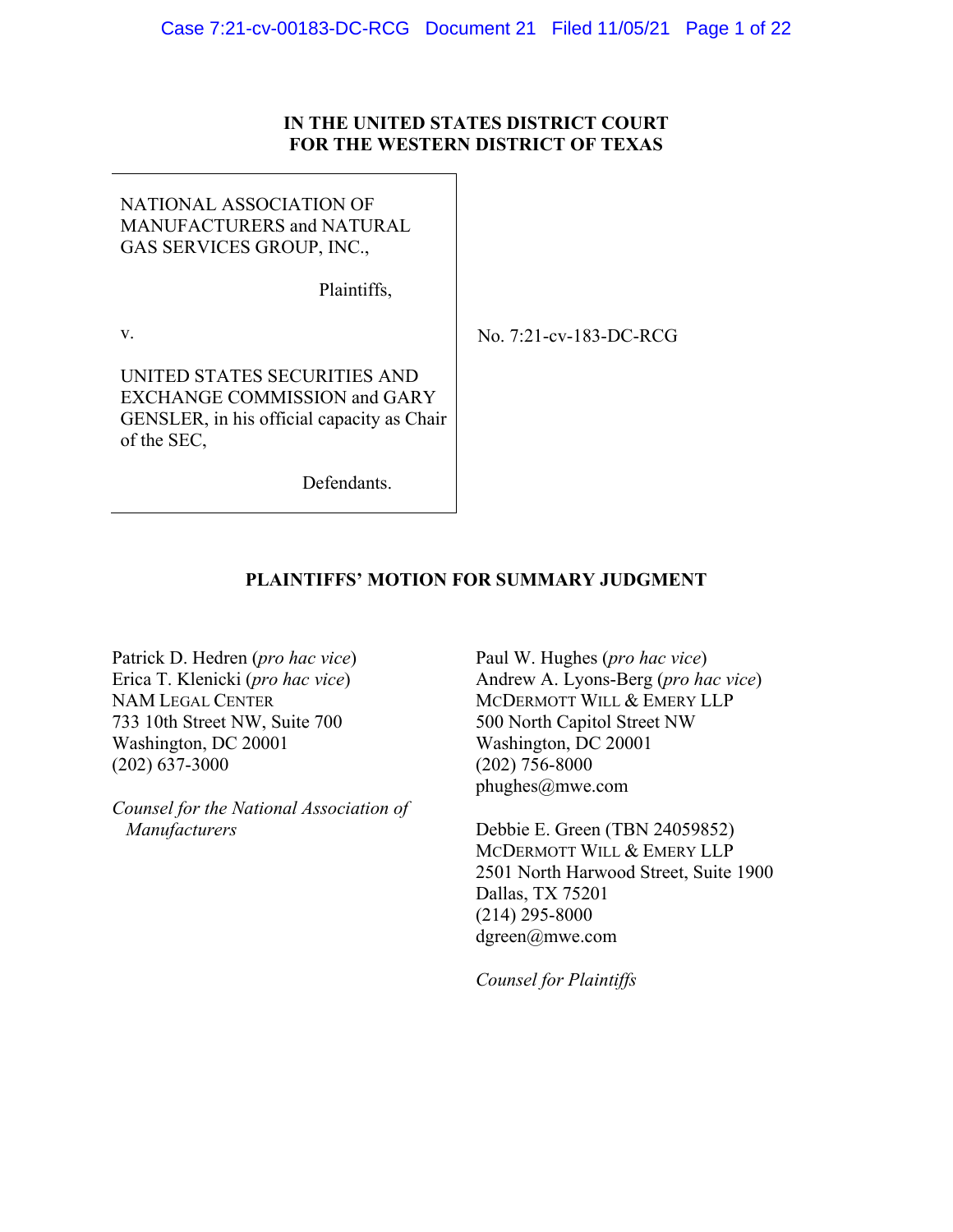## **TABLE OF CONTENTS**

|      | A.             |                                                                   |  |  |  |
|------|----------------|-------------------------------------------------------------------|--|--|--|
|      | <b>B.</b>      |                                                                   |  |  |  |
|      | $\mathbf{C}$ . |                                                                   |  |  |  |
|      |                |                                                                   |  |  |  |
| Ι.   |                |                                                                   |  |  |  |
| П.   |                |                                                                   |  |  |  |
|      | A.             |                                                                   |  |  |  |
|      | <b>B.</b>      | The Heckler v. Chaney non-reviewability doctrine does not apply11 |  |  |  |
|      | $C_{\cdot}$    |                                                                   |  |  |  |
| III. |                |                                                                   |  |  |  |
|      |                |                                                                   |  |  |  |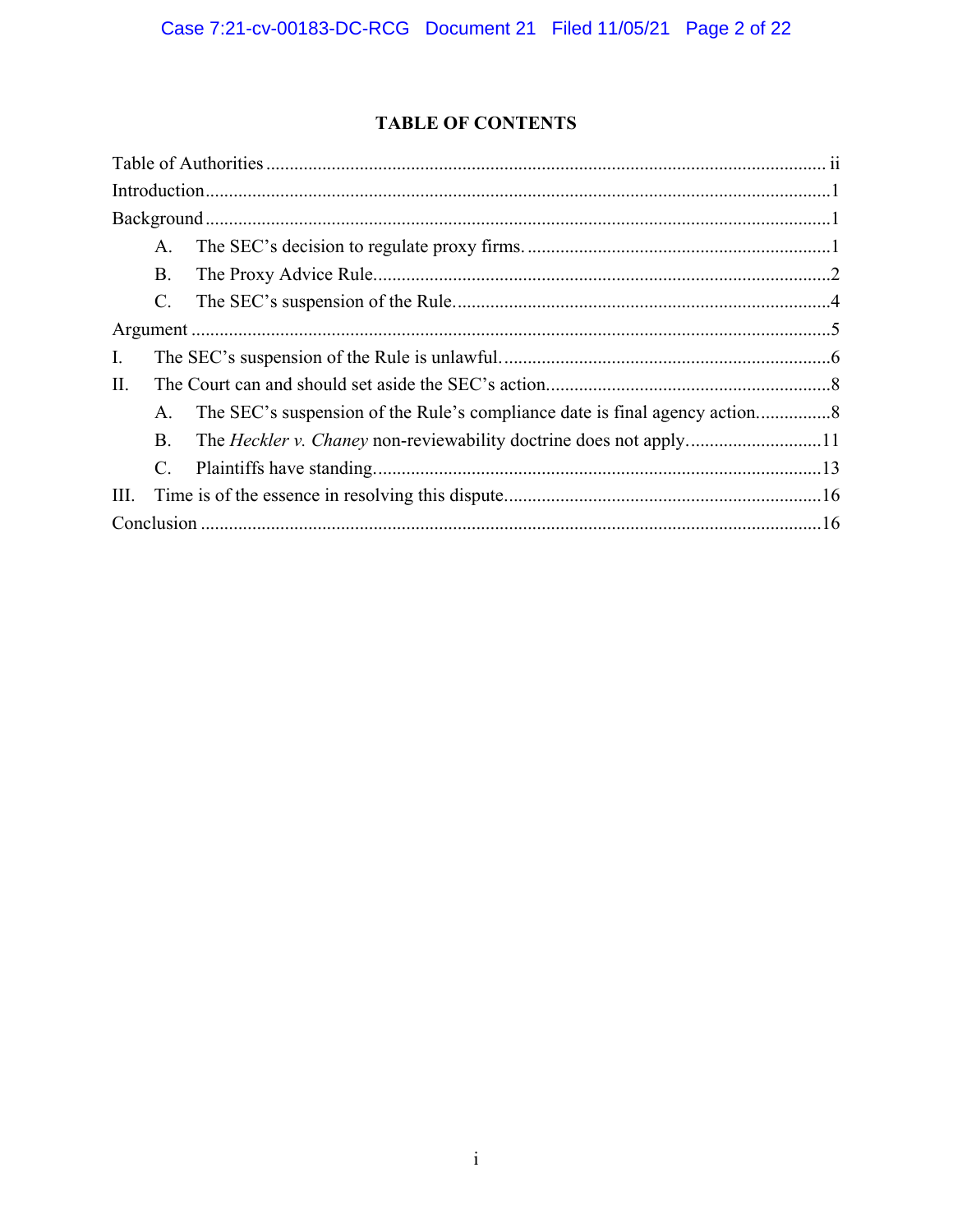# **TABLE OF AUTHORITIES**

# **Cases**

| Am. Acad. of Pediatrics v. FDA,                            |  |
|------------------------------------------------------------|--|
| Am. Stewards of Liberty v. U.S. Dep't of Interior,         |  |
| Appalachian Power Co. v. EPA,                              |  |
| Ass'n of Am. Physicians & Surgeons, Inc. v. Tex. Med. Bd., |  |
| Becerra v. U.S. Dep't of Interior,                         |  |
| Bennett v. Spear,                                          |  |
| California v. U.S. Bureau of Land Mgmt.,                   |  |
| Citizens for Responsibility & Ethics in Wash. v. FEC,      |  |
| Clean Air Council v. Pruitt,                               |  |
| Clean Water Action v. EPA,                                 |  |
| Crowley Caribbean Transp., Inc. v. Pena,                   |  |
| Delta Talent, LLC v. Wolf,                                 |  |
| DHS v. Regents of Univ. of Cal.,                           |  |
| Donlavey v. Smith,                                         |  |
| Envt'l Def. Fund, Inc. v. EPA,                             |  |
| Fornesa v. Fifth Third Mortg. Co.,                         |  |
| Heckler v. Chaney,                                         |  |
| Hunt v. Wash. State Apple Advertising Comm'n,              |  |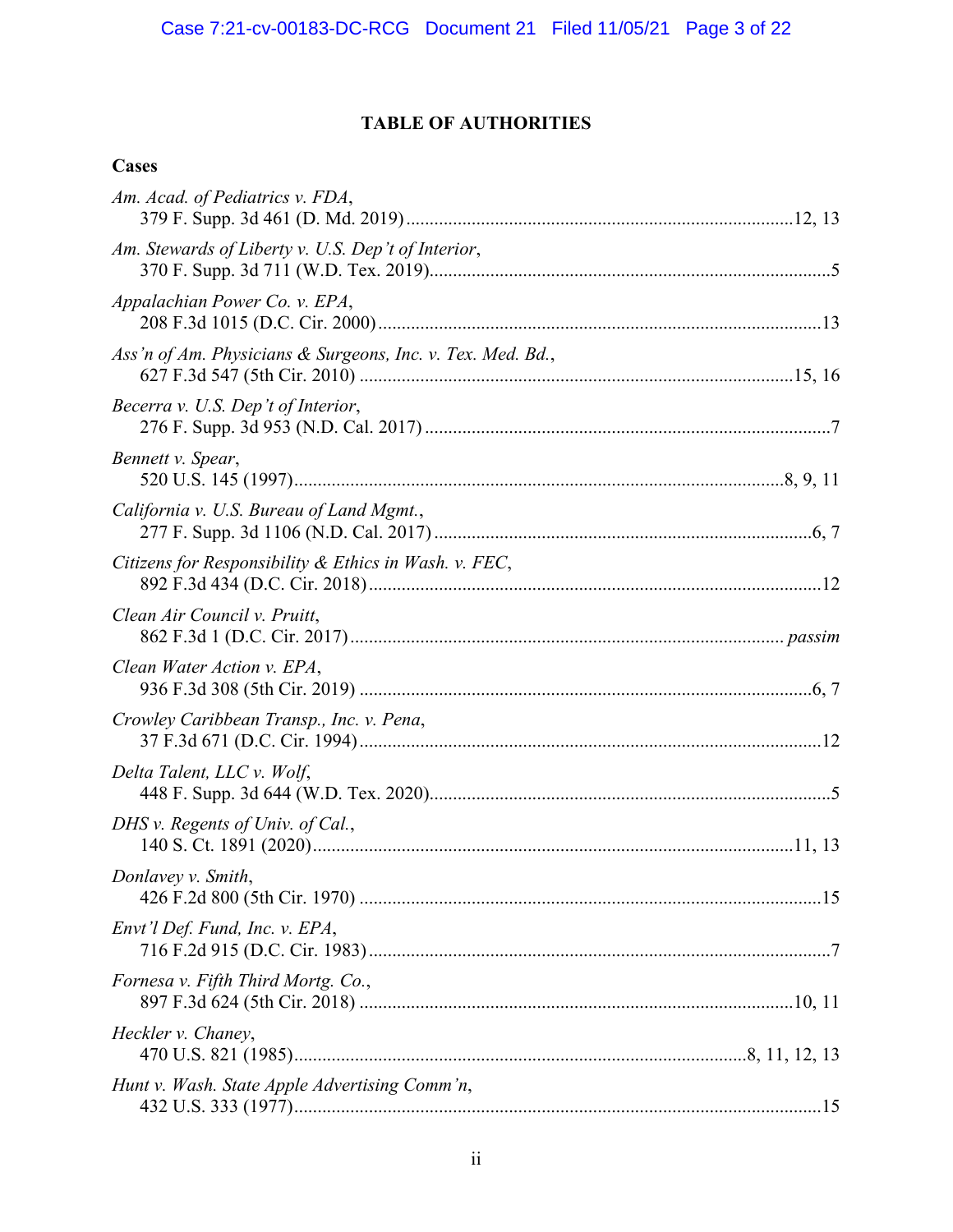# Case 7:21-cv-00183-DC-RCG Document 21 Filed 11/05/21 Page 4 of 22

| Lincoln v. Vigil,                                              |
|----------------------------------------------------------------|
| Louisiana v. Biden,                                            |
| Louisiana v. Dep't of Commerce,                                |
| Lujan v. Defs. of Wildlife,                                    |
| N.A.A.C.P. v. City of Kyle,                                    |
| Nat. Res. Def. Council v. Abraham,                             |
| Nat. Res. Def. Council v. EPA,                                 |
| Nat. Res. Def. Council v. Nat'l Highway Traffic Safety Admin., |
| Nat'l Ass'n of Home Builders v. Defs. of Wildlife,             |
| Nat'l Venture Capital Ass'n v. Duke,                           |
| New Hampshire v. Maine,                                        |
| Open Communities Alliance v. Carson,                           |
| OSG Bulk Ships, Inc. v. United States,                         |
| Perez v. Mortg. Bankers Ass'n,                                 |
| Pub. Citizen Health Res. Grp. v. Acosta,                       |
| S.C. Coastal Conservation League v. Pruitt,                    |
| Spokeo, Inc. v. Robins,                                        |
| Stringer v. Whitley,                                           |
| Susan B. Anthony List v. Driehaus,                             |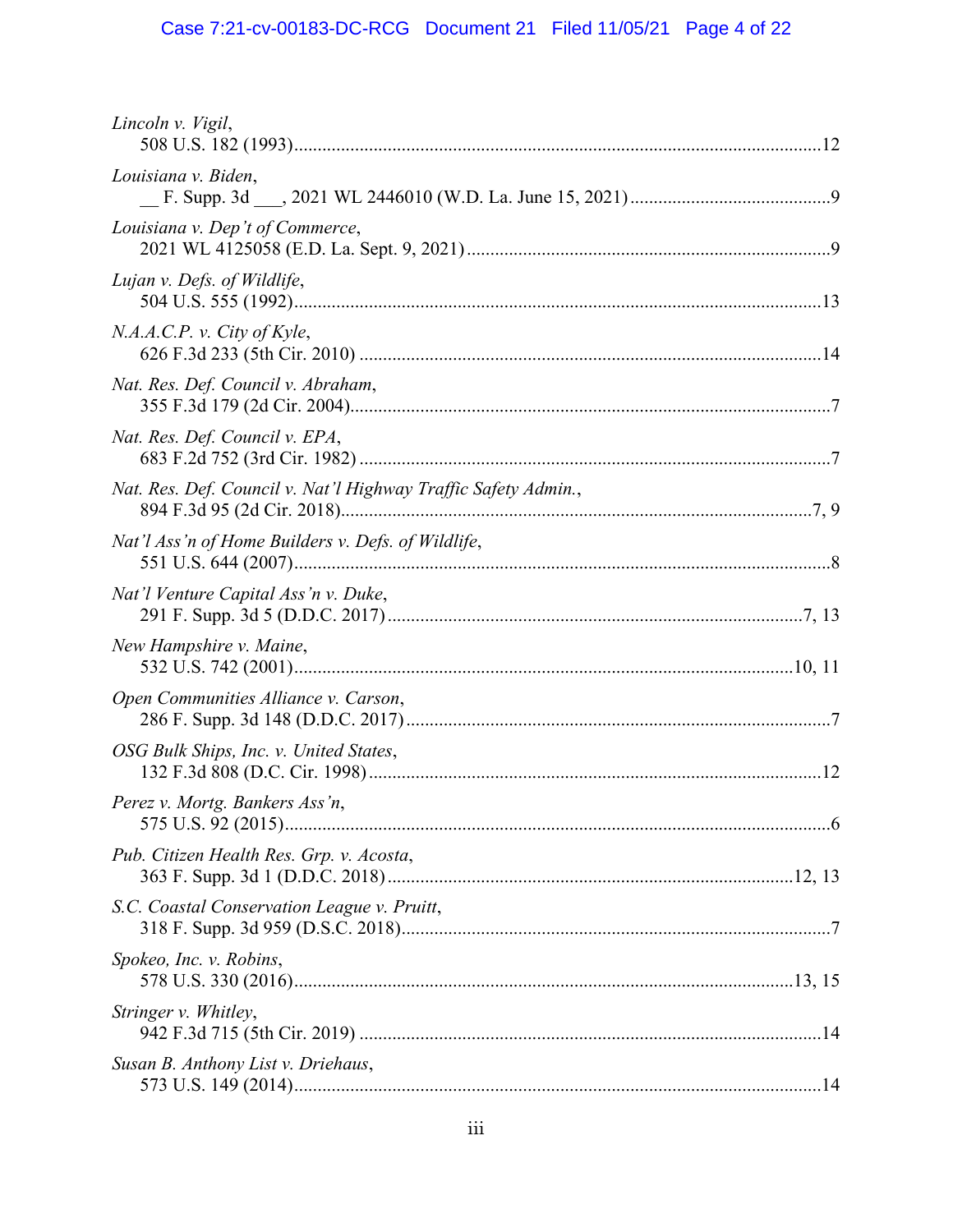## Cases-continued

| Tex. Democratic Party v. Benkiser,                                           |  |
|------------------------------------------------------------------------------|--|
| Texas v. Biden,                                                              |  |
| Texas v. EEOC.                                                               |  |
| TransUnion LLC v. Ramirez,                                                   |  |
| United Mine Workers of Am. v. Mine Safety & Health Admin.,                   |  |
| United States v. Norton,                                                     |  |
| <b>Statutes, rules and regulations</b>                                       |  |
| 5 U.S.C.                                                                     |  |
| 17 C.F.R.                                                                    |  |
| Exemptions from the Proxy Rules for Proxy Voting Advice, 85 Fed. Reg. 55,082 |  |
| Exemptions from the Proxy Rules for Proxy Voting Advice, 84 Fed. Reg. 66,518 |  |
| <b>Other Authorities</b>                                                     |  |
|                                                                              |  |
| 18 Charles Alan Wright et al., Federal Practice & Procedure § 4477 (1981)10  |  |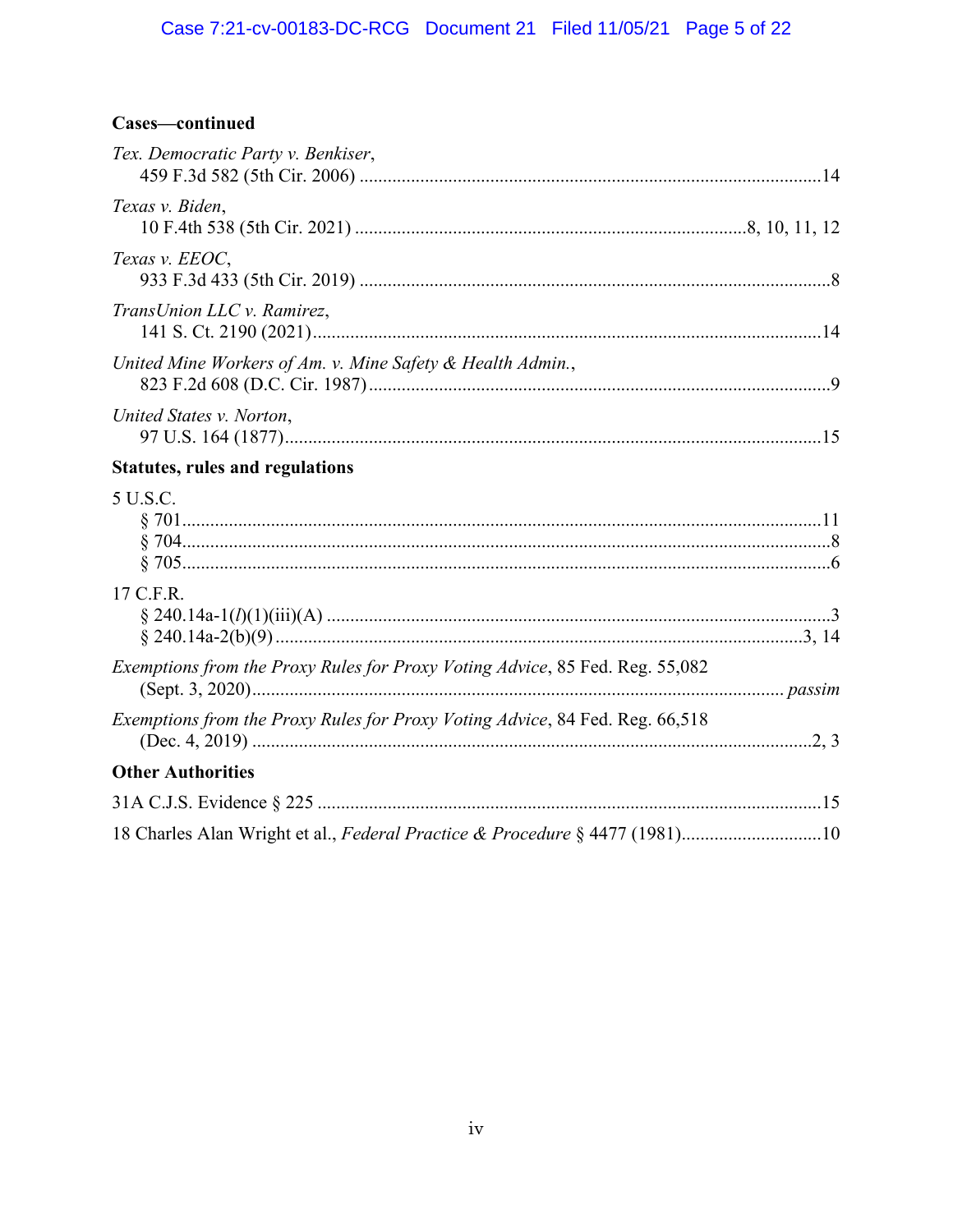#### **INTRODUCTION**

The Administrative Procedure Act (APA) prevents agencies from governing by executive fiat; instead, it imposes mandatory procedural constraints on agencies' exercise of power, including the requirement to engage the public when adopting or amending regulations that carry the force of law. Here, however, the Securities and Exchange Commission (SEC) has flouted those procedures. In 2020, the SEC issued a regulation—through notice-and-comment rulemaking—to ensure the accuracy and transparency of information available to investors as part of the proxy voting process through which most shareholders cast their votes. *See Exemptions from the Proxy Rules for Proxy Voting Advice*, 85 Fed. Reg. 55,082 (Sept. 3, 2020) (Proxy Advice Rule). Following the change in administration, the SEC made an abrupt about-face, stating both publicly and in court filings that the regulated entities do *not* need to comply with the Rule's substantive requirements by December 1, 2021, as the Rule itself provides.

The Court should set aside the SEC's action. It is well established that agencies may not suspend or delay properly promulgated rules as they see fit. Rather, an agency wishing to change the effective or compliance date of a lawfully issued regulation must abide by the APA's notice and comment procedures. Because the SEC did not do so here, its attempt to suspend the Proxy Advice Rule—indefinitely and without limitation—is unlawful.

#### **BACKGROUND**

#### **A. The SEC's decision to regulate proxy firms.**

Public companies make many of their most important corporate governance decisions via votes at shareholder meetings—yet few shareholders vote their own shares directly. To the contrary, "today's financial markets . . . are characterized by significant intermediation and institutional investor participation," and "proxies have become the predominant means by which shareholders of publicly traded companies exercise their right to vote on corporate matters." Proxy Advice Rule, 85 Fed. Reg. at 55,083.

With the increasing importance of proxy voting, particularly by institutional investors and intermediaries, proxy advisory firms "have come to play an important role in the proxy voting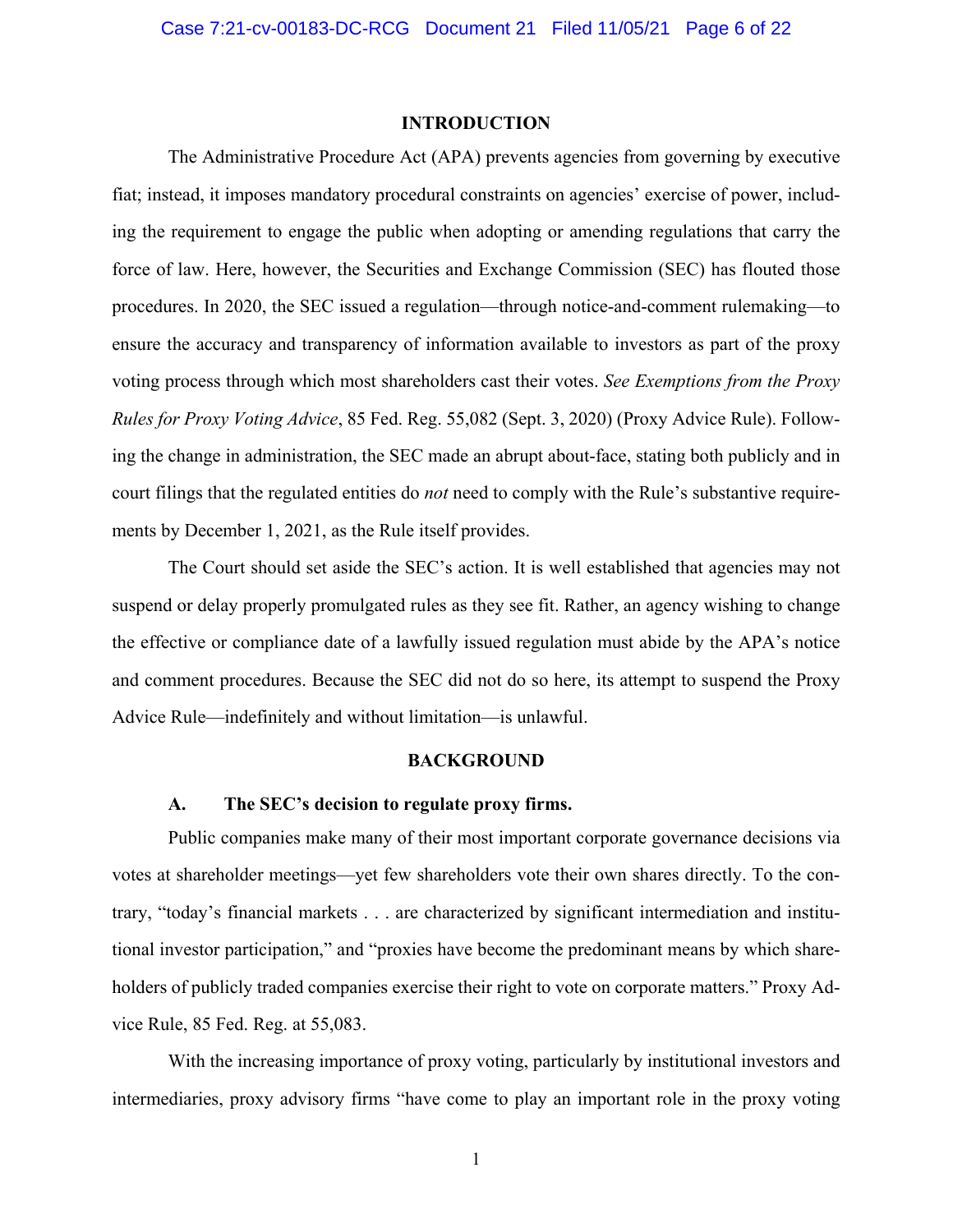#### Case 7:21-cv-00183-DC-RCG Document 21 Filed 11/05/21 Page 7 of 22

process." Proxy Advice Rule, 85 Fed. Reg. at 55,083. Such firms "typically provide investment advisers, institutional investors, and other clients with a variety of services that relate to the substance of voting decisions," including "research and analysis regarding the matters subject to a vote," promulgating "benchmark voting policies" or "specialty voting policies . . . such as a socially responsible policy," and "making specific voting recommendations to their clients on matters subject to a shareholder vote," including "based on the proxy voting advice business's benchmark or specialty policies." *Id.* "This advice is often an important factor in the clients' proxy voting decisions." *Id.* In addition to voting policies and voting recommendations, in some instances the firms "are given authority to execute votes on behalf of their clients." *Id.*

Because of the ubiquity of proxy voting and the sheer number of votes that must be taken by institutional investors and large intermediaries, proxy advisory firms "have become uniquely situated in today's market to influence, and in many cases directly execute, these investors' voting decisions." Proxy Advice Rule, 85 Fed. Reg. at 55,083. That level of routine involvement in corporate governance, however, has led to widespread concern about the practices and influence of the proxy advisory industry, "focused on the accuracy and soundness of the information and methodologies used to formulate proxy voting advice businesses' recommendations as well as potential conflicts of interest that may affect those recommendations." *Amendments to Exemptions from the Proxy Rules for Proxy Voting Advice*, 84 Fed. Reg. 66,518, 66,520 (Dec. 4, 2019) (Proposed Rule)

#### **B. The Proxy Advice Rule.**

Particularly "[g]iven proxy voting advice businesses' potential to influence the voting decisions of investment advisers and other institutional investors, who often vote on behalf of others," the SEC in 2019 became "concerned about the risk of proxy advice businesses providing inaccurate or incomplete voting advice (including the failure to disclose material conflicts of interest) that could be relied upon to the detriment of investors." Proposed Rule, 84 Fed. Reg. at 66,520. In 2020, therefore, the SEC decided to provide proxy advisory firms with modest conflictof-interest disclosure and transparency compliance options, "so that investors who use proxy voting advice receive more transparent, accurate, and complete information on which to make their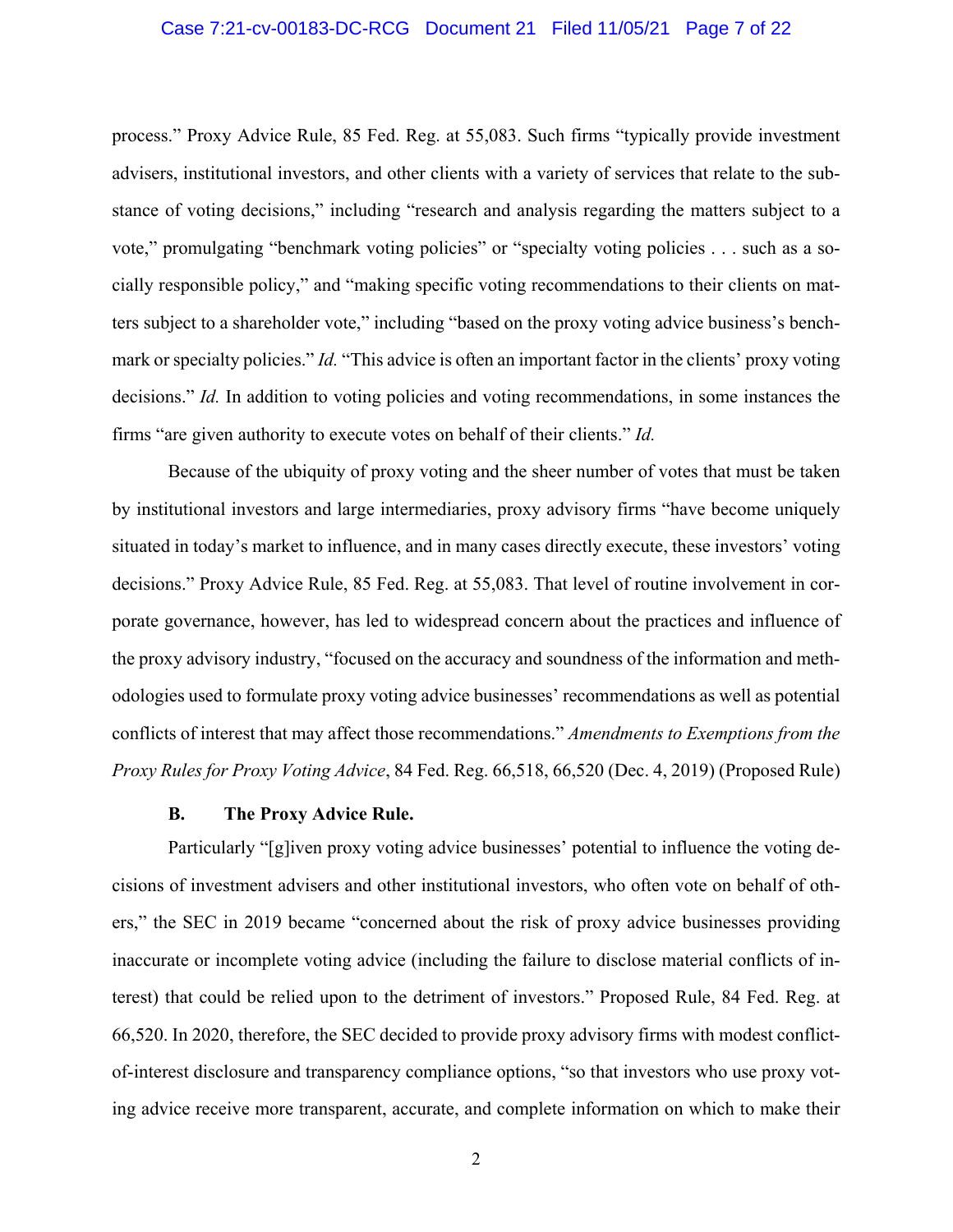#### Case 7:21-cv-00183-DC-RCG Document 21 Filed 11/05/21 Page 8 of 22

voting decisions." Proxy Advice Rule, 85 Fed. Reg. at 55,082. That is, the Rule is not an attempt to regulate "all aspects of the proxy advice businesses' role in the proxy process"; rather, it is narrowly focused on "certain specific concerns about proxy voting advice businesses and would help to ensure that the recipients of their voting advice make voting determinations on the basis of materially complete and accurate information." Proposed Rule, 84 Fed. Reg. at 66,521.

In particular, the Rule "codiffied]" the SEC's existing "interpretation that proxy voting advice generally constitutes a solicitation within the meaning of [Securities Exchange Act of 1934] Section 14(a) and therefore is subject to the Federal proxy rules." Proxy Advice Rule, 85 Fed. Reg. at 55,083; *see* 17 C.F.R. § 240.14a-1(*l*)(1)(iii)(A). And it "condition[ed] the availability of certain existing exemptions from the information and filing requirements of the Federal proxy rules commonly used by proxy voting advice businesses upon compliance with additional disclosure and procedural requirements." Proxy Advice Rule, 85 Fed. Reg. at 55,083-55,084. As the SEC explained in litigation brought by proxy firms to challenge the new requirements (*see* pages 4-5, *infra*), "[t]hese conditions establish industry-wide minimum conflict of interest disclosure standards. And they help ensure that investors who use proxy voting advice have access to more transparent, accurate, and complete information, as well as the kind of robust discussion that would occur if all parties attended a shareholder meeting in person." Cross-Mot. for S.J. at 2, *Institutional Shareholder Services Inc. v. SEC*, No. 19-cv-3275 (D.D.C. Oct. 30, 2020) (*ISS*), Dkt. 35-1.

Specifically, the Rule requires proxy advisory firms wishing to avoid complying with the proxy rules' information and filing requirements to (a) disclose to their clients "any information regarding an interest, transaction, or relationship . . . that is material to assessing the objectivity of the proxy voting advice"; (b) disclose their proxy voting advice to the public companies that are the subject of the advice; and (c) provide their clients a mechanism through which they can become aware when a company responds to the firm's advice. 17 C.F.R.  $\S$  240.14a-2(b)(9)(i), (ii). That is, the proxy advisory firm need only disclose potential conflicts of interest and permit the company that is the subject of its voting advice to view and provide timely responses to its recommendations to the firm's clients.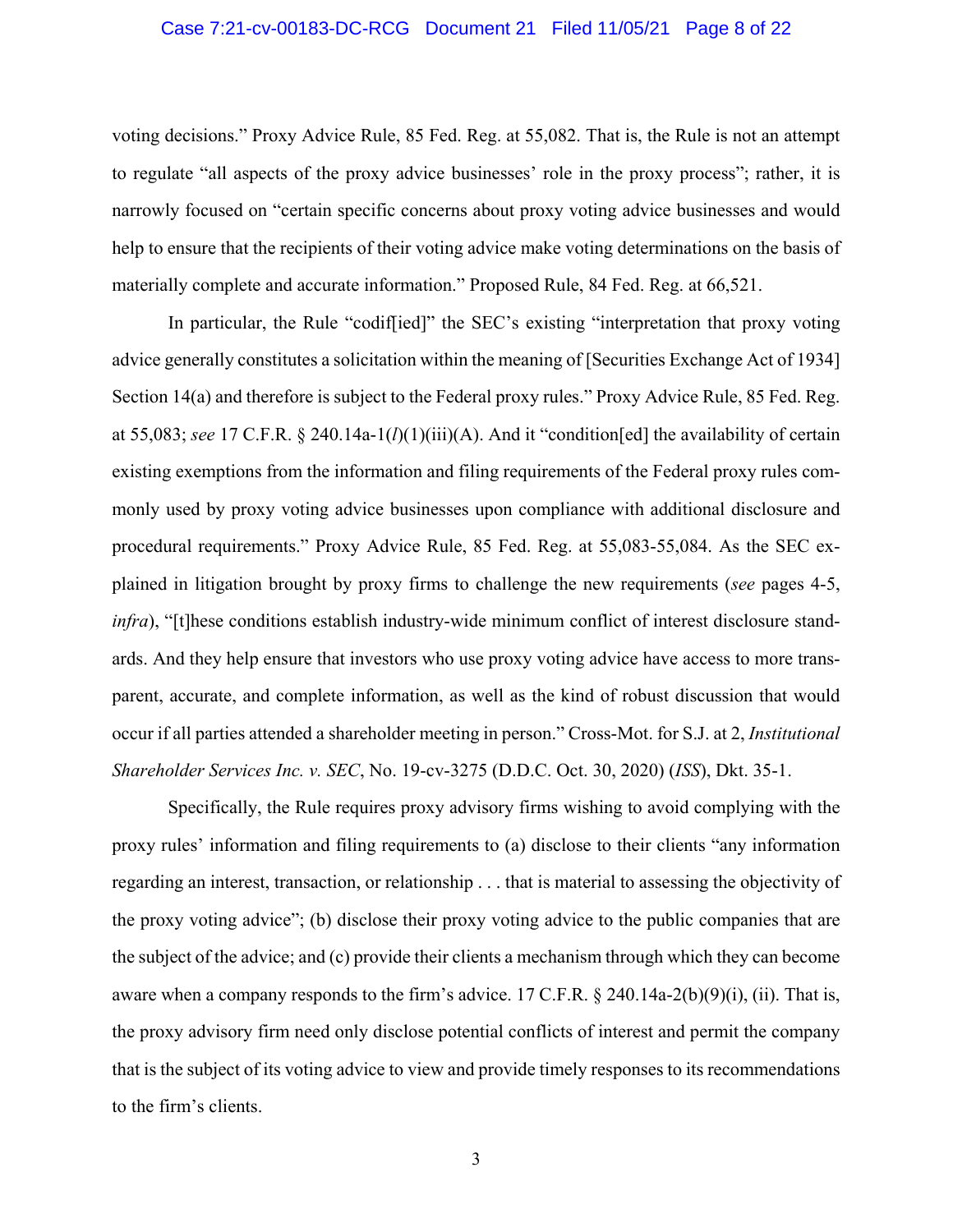#### Case 7:21-cv-00183-DC-RCG Document 21 Filed 11/05/21 Page 9 of 22

The Rule also clarifies that proxy advisory firms' voting advice is generally subject to the federal proxy rules' antifraud provisions and that the firms' "failure to disclose certain material information about proxy voting advice, specifically information about the proxy voting advice business's methodology, sources of information, and conflicts of interest" could be considered "misleading." Proxy Advice Rule, 85 Fed. Reg. at 55,139.

Recognizing that proxy firms would need time to adapt to the new requirements, the Rule allowed a "transition period." Proxy Advice Rule, 85 Fed. Reg. at 55,122. While the Rule's codification that the definition of "solicitation" generally encompasses proxy voting advice, as well as the Rule's antifraud standards, took effect on November 2, 2020, the Rule provided that "proxy voting advice businesses will not be required to comply" with its disclosure and other requirements "until December 1, 2021," more than a year after the Rule was published and became effective. *Id.* at 55,082, 55,122.

#### **C. The SEC's suspension of the Rule.**

The proxy advisory industry responded adversely and aggressively to these modest efforts to enhance accuracy and transparency. ISS, one of the largest proxy advisory firms, sued the SEC, seeking to set aside the Rule. *See generally Institutional Shareholder Services Inc. v. SEC*, No. 19 cv-3275 (D.D.C.). At that time, the SEC vigorously defended its Rule.

Shortly after Defendant Gary Gensler was sworn into office as the new Chair, however, the SEC abruptly changed course through a series of concerted actions on June 1, 2021.

First, Defendant Gensler issued a public statement "directing [SEC] staff to . . . consider whether to recommend that the Commission revisit its 2020 codification of the definition of solicitation as encompassing proxy voting advice, the 2019 Interpretation and Guidance regarding that definition, and the conditions on exemptions from the information and filing requirements in the 2020 Rule Amendments." Gary Gensler, SEC Chair, *Statement on the Application of the Proxy Rules to Proxy Voting Advice* (June 1, 2021), perma.cc/AZK5-6LND (Hughes Decl. Ex. A).

Second, the SEC's Division of Corporation Finance issued a statement that same day, stat-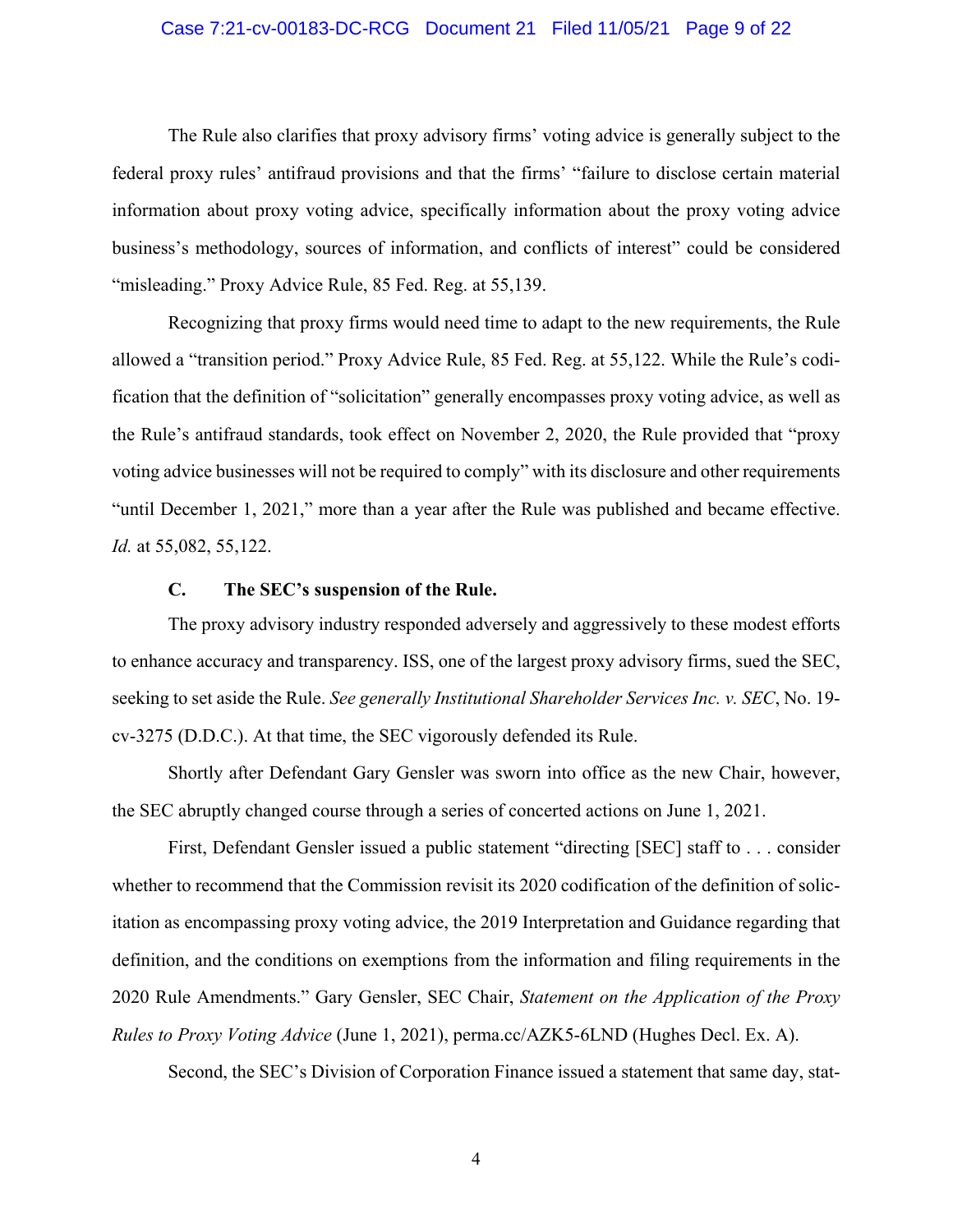#### Case 7:21-cv-00183-DC-RCG Document 21 Filed 11/05/21 Page 10 of 22

ing that "the Division of Corporation Finance has determined that it will not recommend enforcement action based on . . . the 2020 Rule Amendments"—that is, the Proxy Advice Rule—"during the period in which the Commission is considering further regulatory action in this area." SEC Division of Corporation Finance, *Statement on Compliance with the Commission's 2019 Interpretation and Guidance Regarding the Applicability of the Proxy Rules to Proxy Voting Advice and Amended Rules 14a-1(1), 14a-2(b), 14a-9* (June 1, 2021), perma.cc/GH2B-YSJ4 (Hughes Decl. Ex. B). In other words, the SEC effectively suspended the compliance date for the Proxy Advice Rule.

Third—also that same day—the SEC moved to hold the *ISS* litigation in abeyance, pending the SEC's reconsideration of the Proxy Advice Rule. Critically, the SEC represented that, "in the meantime . . . the Division's no-action statement provides ISS (as well as other proxy voting advice businesses) *relief from the December 1, 2021 compliance date*." Mtn. for Abeyance, *Institutional Shareholder Services Inc. v. SEC*, No. 19-cv-3275 (D.D.C. June 1, 2021), Dkt. 53, at 4 (emphasis added) (Hughes Decl. Ex. C). No doubt based on this representation, the SEC reported that "ISS consents to holding the case in abeyance" (*id*. at 1) and the court granted the SEC's motion (*see ISS* Dkt. 56). Thus, the SEC has effectively announced that, despite the Rule's disclosure and other provisions coming into effect by their own terms on December 1, 2021, proxy firms need not comply with those legal requirements, indefinitely.

#### **ARGUMENT**

"In the context of a challenge to an agency action under the APA, '[s]ummary judgment is the proper mechanism for deciding, as a matter of law, whether an agency's action is supported by the administrative record and consistent with the APA standard of review.'" *Delta Talent, LLC v. Wolf*, 448 F. Supp. 3d 644, 650 (W.D. Tex. 2020) (quoting *Am. Stewards of Liberty v. U.S. Dep't of Interior*, 370 F. Supp. 3d 711, 723 (W.D. Tex. 2019)). In other words, "[w]hen a party seeks review of agency action under the APA, the district judge sits as an appellate tribunal," and "[t]he entire case on review is a question of law." *Id.*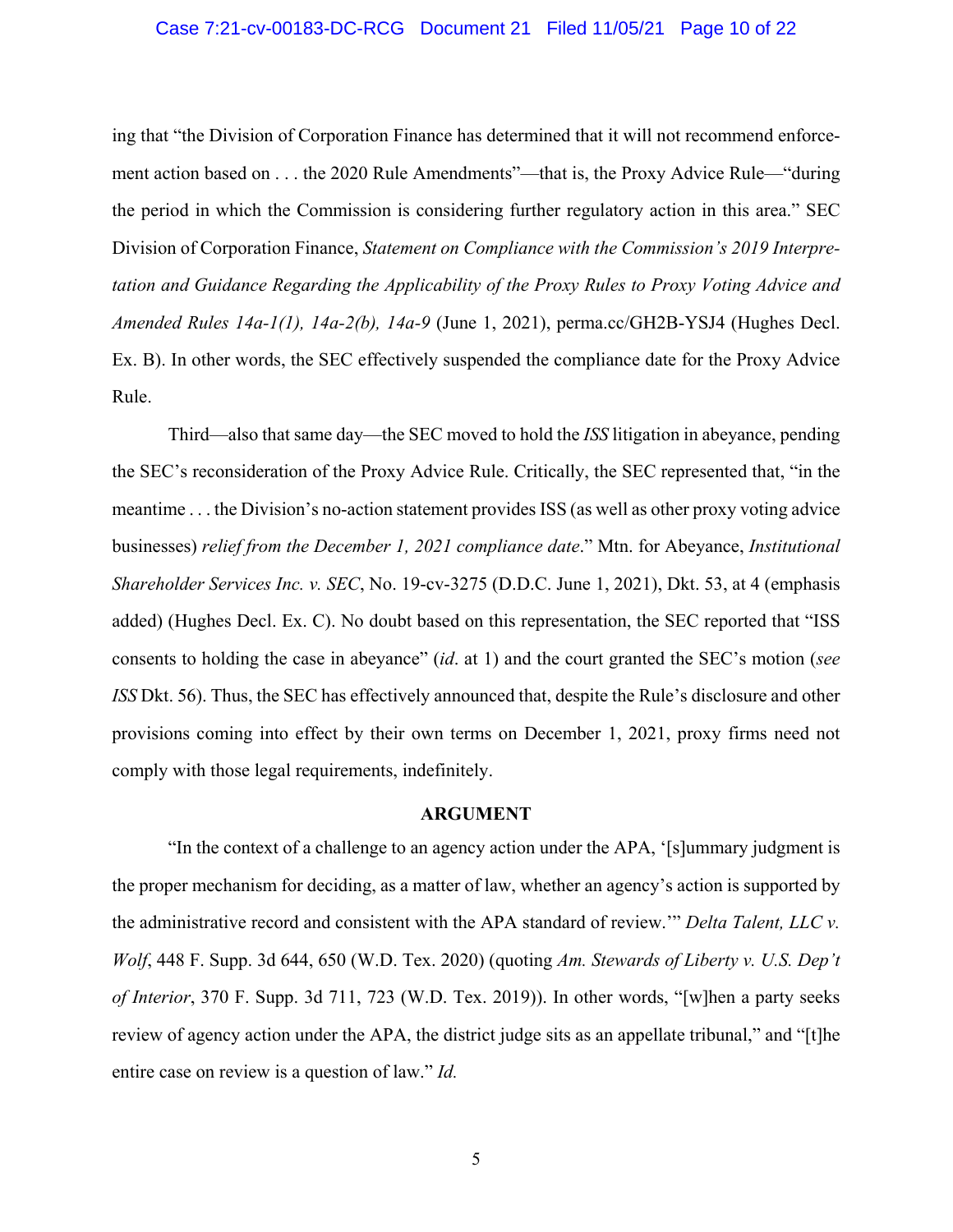Applying that standard of review here, the SEC's action is plainly unlawful. As numerous courts have held, it is a fundamental principle of administrative procedure that agencies have no power to simply delay or suspend compliance with duly promulgated regulations that they now find inconvenient. But that is just what SEC has attempted to do here. Its effort to suspend the compliance date of the Proxy Advice Rule must therefore be set aside.

#### **I. THE SEC'S SUSPENSION OF THE RULE IS UNLAWFUL.**

To begin, the SEC's suspension of the Proxy Advice Rule is plainly unlawful on the merits. Under the APA, agencies must "use the same procedures when they amend or repeal a rule as they used to issue the rule in the first instance"—that is, notice and comment rulemaking. *Perez v. Mortg. Bankers Ass'n*, 575 U.S. 92, 101 (2015); *accord, e.g.*, *Clean Air Council v. Pruitt*, 862 F.3d 1, 9 (D.C. Cir. 2017) ("[A]n agency issuing a legislative rule is itself bound by the rule until that rule is amended or revoked and may not alter such a rule without notice and comment.") (quotation marks omitted; alteration incorporated); *Clean Water Action v. EPA*, 936 F.3d 308, 313-314 (5th Cir. 2019) ("[A]dministrative agencies possess the inherent authority to revise previously-promulgated rules, *so long as* they follow the proper administrative requirements," including "noticeand-comment rulemaking.") (emphasis added). $<sup>1</sup>$ </sup>

The effective and compliance dates announced in a binding legislative rule are just as much part of the rule as its substantive provisions—and therefore similarly cannot be revised without notice and comment rulemaking. As the Fifth Circuit has explained, "courts have rejected [agency] delay actions without notice and comment precisely because they recognize that the modification

APA Section 705 permits an agency to "postpone the effective date of an action taken by it, pending judicial review." 5 U.S.C. § 705. But that is not what the SEC has done here; to the contrary, it has purported to suspend the compliance date of the Proxy Advice Rule pending *its own reconsideration of that Rule*, and has held the "judicial review" of the Rule (that is, the *ISS* case) in abeyance as well. *See* pages 4-5, *supra*. And in any event, this procedural mechanism is unavailable where, as here, the agency's purported stay is issued after the effective date of a regulation, but before the compliance date. *See California v. U.S. Bureau of Land Mgmt.*, 277 F. Supp. 3d 1106, 1118 (N.D. Cal. 2017) (collecting authorities).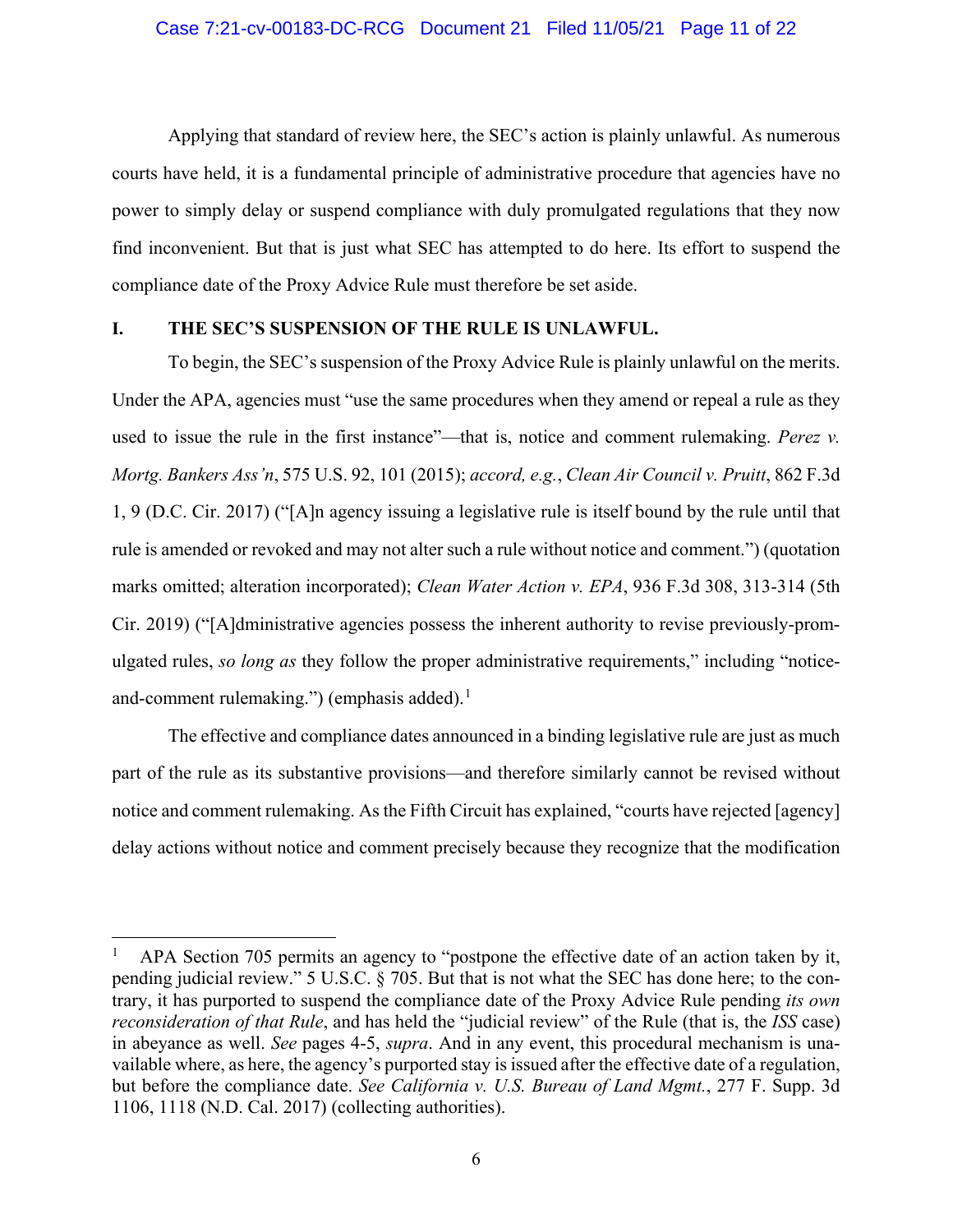#### Case 7:21-cv-00183-DC-RCG Document 21 Filed 11/05/21 Page 12 of 22

of effective dates is itself a rulemaking." *Clean Water Action*, 936 F.3d at 314 (collecting authorities). That legal principle is by now beyond dispute. *See Nat. Res. Def. Council v. Nat'l Highway Traffic Safety Admin.*, 894 F.3d 95, 113 (2d Cir. 2018) (notice-and-comment "requirements apply with the same force when an agency seeks to delay or repeal a previously promulgated final rule," because "altering the effective date of a duly promulgated standard could be, in substance, tantamount to an amendment or rescission of the standards.") (quoting *Nat. Res. Def. Council v. Abraham*, 355 F.3d 179, 194 (2d Cir. 2004)); *Envt'l Def. Fund, Inc. v. EPA*, 716 F.2d 915, 920 (D.C. Cir. 1983) ("The suspension or delayed implementation of a final regulation normally constitutes substantive rulemaking under APA § 553," thus requiring "notice and comment"); *Nat'l Venture Capital Ass'n v. Duke*, 291 F. Supp. 3d 5, 15 (D.D.C. 2017) ("'An agency . . . may not alter [a legislative] rule without notice and comment,' nor does it have any inherent power to stay a final rule.") (quoting *Clean Air Council*, 862 F.3d at 9).<sup>2</sup>

Moreover, that commonsense requirement applies even when (perhaps, especially when) the justification for the suspension or delay is that the agency is considering changing the underlying rule: "[A] decision to reconsider a rule does not simultaneously convey authority to indefinitely delay the existing rule pending that reconsideration." *Nat. Res. Def. Council*, 894 F.3d at 111-112; *see also Clean Air Council*, 862 F.3d at 9 (rejecting agency's argument that it "has 'inherent authority' to 'issue a brief stay' of a final rule—that is, not to enforce a lawfully issued final rule—while it reconsiders it").

 <sup>2</sup> *See also, e.g.*, *Open Communities Alliance v. Carson*, 286 F. Supp. 3d 148, 162-163 (D.D.C. 2017) (same); *S.C. Coastal Conservation League v. Pruitt*, 318 F. Supp. 3d 959, 964 (D.S.C. 2018) ("[T]he suspension of a rule requires the same substantive requirements of notice and comment rule making as the promulgation of that rule."); *California*, 277 F. Supp. 3d at 1121 ("The APA does not permit an agency to guide a future rule through the rulemaking process, promulgate a final rule, and then effectively repeal it, simply by indefinitely postponing its operative date.") (quoting *Nat. Res. Def. Council v. EPA*, 683 F.2d 752, 762 (3rd Cir. 1982)); *Becerra v. U.S. Dep't of Interior*, 276 F. Supp. 3d 953, 965-966 (N.D. Cal. 2017) (same).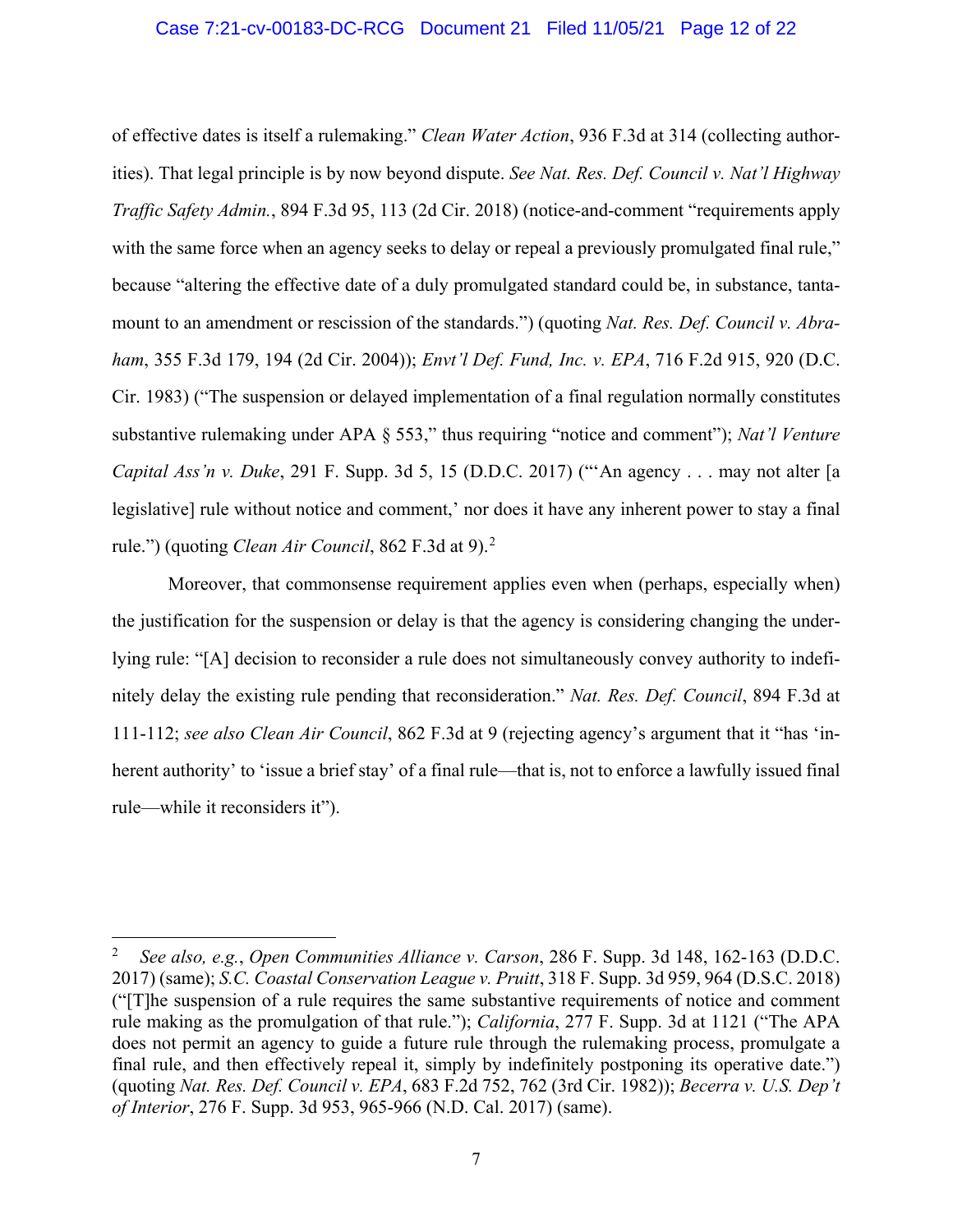These well-settled principles doom the SEC's action here. The overwhelming consensus of authority holds that, for an agency to delay the effective or compliance date of a duly promulgated regulation, notice and comment rulemaking is required. Because the SEC did not even attempt to follow the APA's notice and comment process here, its purported suspension of the Proxy Advice Rule's compliance date must be set aside.

#### **II. THE COURT CAN AND SHOULD SET ASIDE THE SEC'S ACTION.**

Given the overwhelming strength of Plaintiffs' case that the SEC has unlawfully amended the compliance date of the Rule (*see* pages 6-8, *supra*), the government can be expected to focus on potential bars to reviewability rather than on the merits. But no such impediment exists here: The SEC's action is final; *Heckler v. Chaney* is no bar to review; and Plaintiffs have standing to bring this suit.

#### **A. The SEC's suspension of the Rule's compliance date is final agency action.**

To begin, the SEC's decision to suspend the Rule's compliance date is reviewable as final agency action. *See, e.g.*, *Nat'l Ass'n of Home Builders v. Defs. of Wildlife*, 551 U.S. 644, 659 (2007) ("The federal courts ordinarily are empowered to review only an agency's final action.") (citing 5 U.S.C. § 704) (emphasis omitted). "[F]or an agency action to qualify as final, the action must (1) 'mark[] the consummation of the agency's decisionmaking process,' and (2) either determine 'rights or obligations' or produce 'legal consequences.'" *Texas v. Biden*, 10 F.4th 538, 549- 550 (5th Cir. 2021) (quoting *Texas v. EEOC*, 933 F.3d 433, 441 (5th Cir. 2019)); *see Bennett v. Spear*, 520 U.S. 145, 177-178 (1997).

1. Courts have repeatedly held that decisions to stay or otherwise delay the effective date of regulations—even where that delay is only temporary pending reconsideration of the underlying regulations—satisfy the two prongs of the *Bennett* test for finality. As the D.C. Circuit recently explained, agency action "suspend[ing] [a] rule's compliance deadline . . . is essentially an order delaying the rule's effective date, and this court has held that such orders are tantamount to amending or revoking a rule." *Clean Air Council*, 862 F.3d at 6. Because such an action "relieves regulated parties of any obligation to meet the [rule's] deadline," it has "legal consequences" within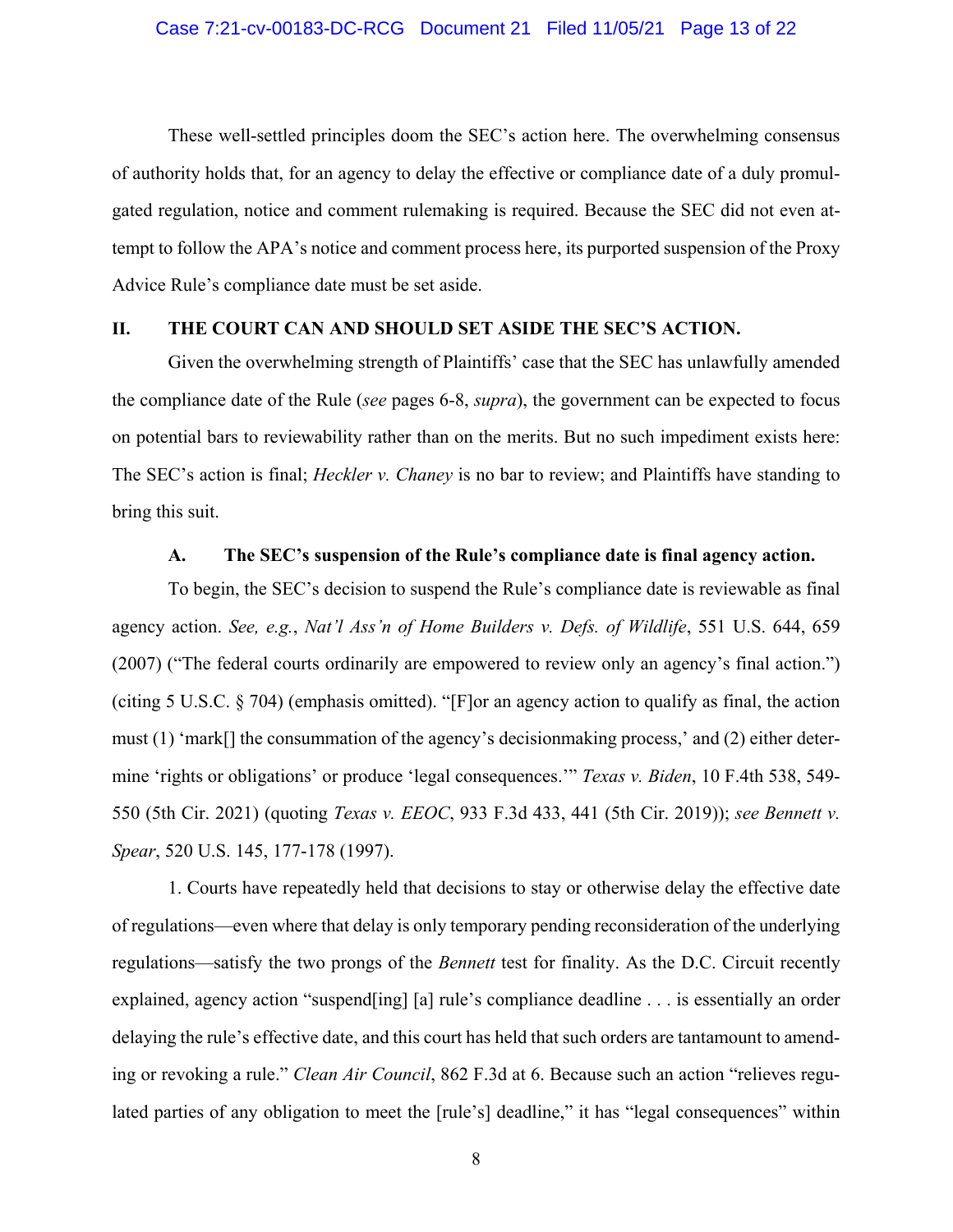#### Case 7:21-cv-00183-DC-RCG Document 21 Filed 11/05/21 Page 14 of 22

the meaning of *Bennett*. *Id.* at 7. And even though the agency's "proceedings concerning the *[underlying] rule* are ongoing," the agency's "decisionmaking process" with regard to the *suspension of the effective date* has been "consummate[ed]," absent any "indication that the [agency] intends to reconsider" the suspension *during* the "period of time that [reconsideration of the underlying rule] is pending." *Id.* at 6 (quoting *United Mine Workers of Am. v. Mine Safety & Health Admin.*, 823 F.2d 608, 614-615 & n.5 (D.C. Cir. 1987)) (emphasis added). Thus, such an order "is sufficiently final to warrant review." *Id.* at 7 (quotation marks omitted).

Other circuit cases reach the same conclusion. *See Nat. Res. Def. Council*, 894 F.3d at 100, 108 n.5 (concluding that an order "indefinitely delaying the effective date of [a] new civil penalty promulgated by the agency several months prior" was "a 'final rule' for purposes of our review" because "it is well settled that 'an order delaying [a] rule's effective date . . . [is] tantamount to amending or revoking [the] rule.") (quoting *Clean Air Council*, 862 F.3d at 6). District courts within this Circuit do as well. *See Louisiana v. Dep't of Commerce*, 2021 WL 4125058, at \*3 (E.D. La. Sept. 9, 2021) (holding that a "Delay Rule," which amended "the date on which [the regulated parties] are required to be in compliance with the Final Rule" was "a final, reviewable, agency action"); *cf. Louisiana v. Biden*, F. Supp. 3d ... 2021 WL 2446010, at \*12-13 (W.D. La. June 15, 2021) (collecting extensive authority, explaining that "a 'final agency action' does not have to be permanent," and holding that an agency's "[p]ause" of an existing regulatory program "mark[ed] the consummation of the decision-making process" and was therefore "final").

2. Those cases govern the result here. As the SEC itself explained in the *ISS* litigation, its decision to suspend compliance with the Rule "during the period in which the Commission is considering further regulatory action in this area" (Hughes Decl. Ex. B, at 1) affirmatively "provides ISS (as well as other proxy voting advice businesses) *relief from the December 1, 2021 compliance date*." Hughes Decl. Ex. C, at 4 (emphasis added). That is, by SEC's own admission, its action "relieves regulated parties of any obligation to meet the [Rule's] deadline." *Clean Air Council*, 862 F.3d at 7. It is thus final for purposes of review. *Id.*; *accord, e.g.*, *Nat. Res. Def. Council*, 894 F.3d at 108 n.5; *Dep't of Commerce*, 2021 WL 4125058, at \*3.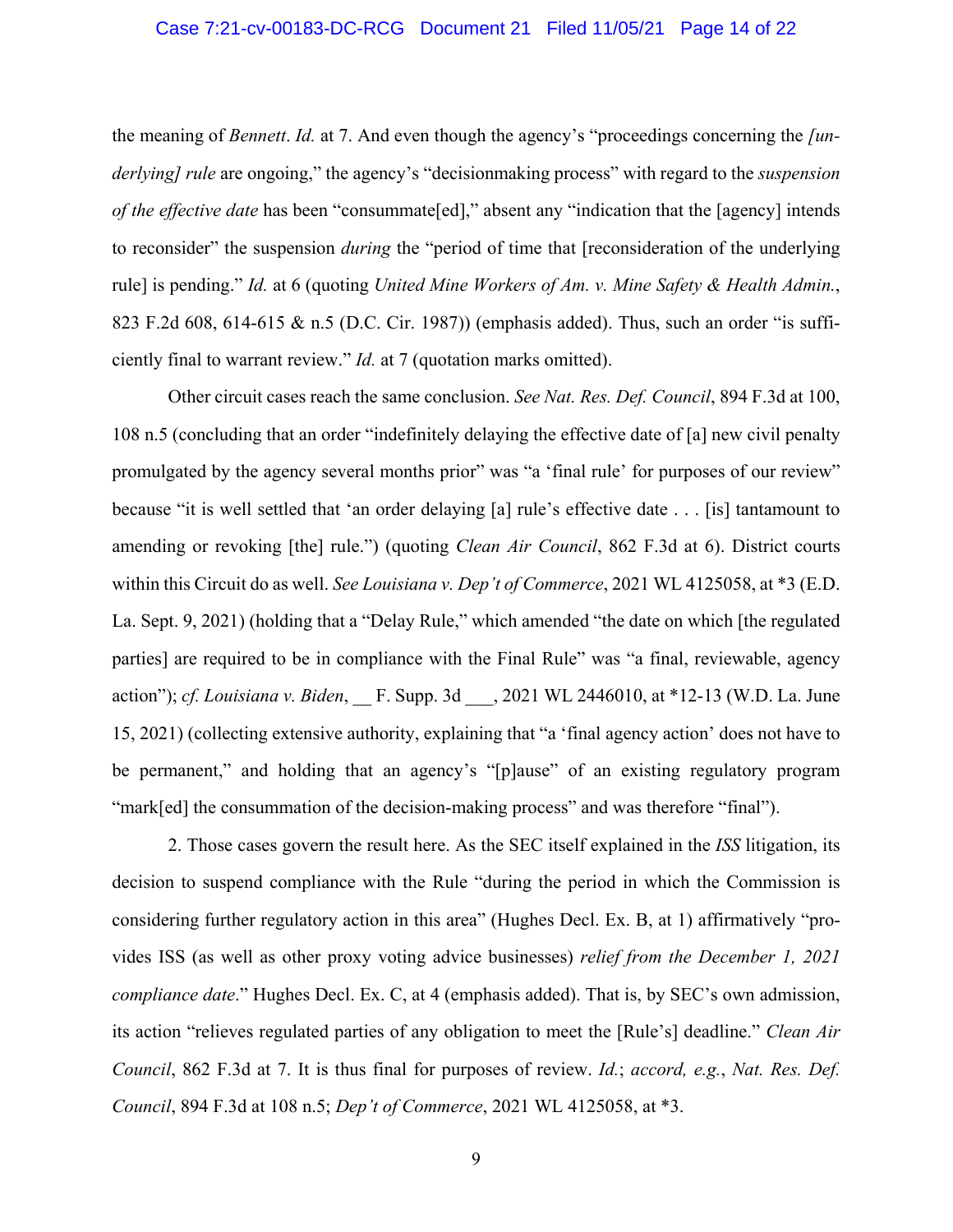#### Case 7:21-cv-00183-DC-RCG Document 21 Filed 11/05/21 Page 15 of 22

3. Indeed, not only is the SEC's suspension of the Rule's compliance date self-evidently the consummation of a process that "alter[ed] the legal regime" (*Texas*, 10 F.4th at 550) by relieving proxy firms of their obligation to comply with the Rule's substantive provisions while the agency reconsiders them, but—having obtained relief in the *ISS* litigation by relying on that very factual premise—the SEC is now judicially estopped from arguing otherwise.

The equitable doctrine of judicial estoppel provides that "[w]here a party assumes a certain position in a legal proceeding, and succeeds in maintaining that position, he may not thereafter, simply because his interests have changed, assume a contrary position." *New Hampshire v. Maine*, 532 U.S. 742, 749 (2001); *see also id.* ("[A]bsent any good explanation, a party should not be allowed to gain an advantage by litigation on one theory, and then seek an inconsistent advantage by pursuing an incompatible theory.") (quoting 18 Charles Alan Wright et al., *Federal Practice & Procedure* § 4477, p. 782 (1981)). The Fifth Circuit has further explained that the doctrine "has three elements: (1) the party against whom estoppel is sought has asserted a position plainly inconsistent with a prior position, (2) a court accepted the prior position, and (3) the party did not act inadvertently." *Fornesa v. Fifth Third Mortg. Co.*, 897 F.3d 624, 627 (5th Cir. 2018). Those elements are met here.

The *ISS* case was brought by Institutional Shareholder Services—one of the largest proxy advisory firms—to challenge the legality of the Proxy Advice Rule. *See generally* Am. Compl., *Institutional Shareholder Servs. v. SEC*, No. 19-cv-3275 (D.D.C. Sept. 18, 2020), Dkt. 19. On the same day that Chair Gensler directed SEC staff to "consider whether to . . . revisit" the Rule's substance (Hughes Decl. Ex. A, at 1), and that the Division of Corporation Finance announced it would not be enforcing the Rule in the meantime (Hughes Decl. Ex. B, at 1), the SEC moved to hold the *ISS* litigation in abeyance. *See* Hughes Decl. Ex. C. In addition to noting that the agency's reconsideration of the Rule's substance could moot some of ISS's challenges, the SEC argued that "[h]olding the case in abeyance will not cause substantial hardship" precisely *because* "the Division's no-action statement provides ISS (as well as other proxy voting advice businesses) relief from the December 1, 2021 compliance date." *Id.* at 4. Surely relying on the SEC's assurance that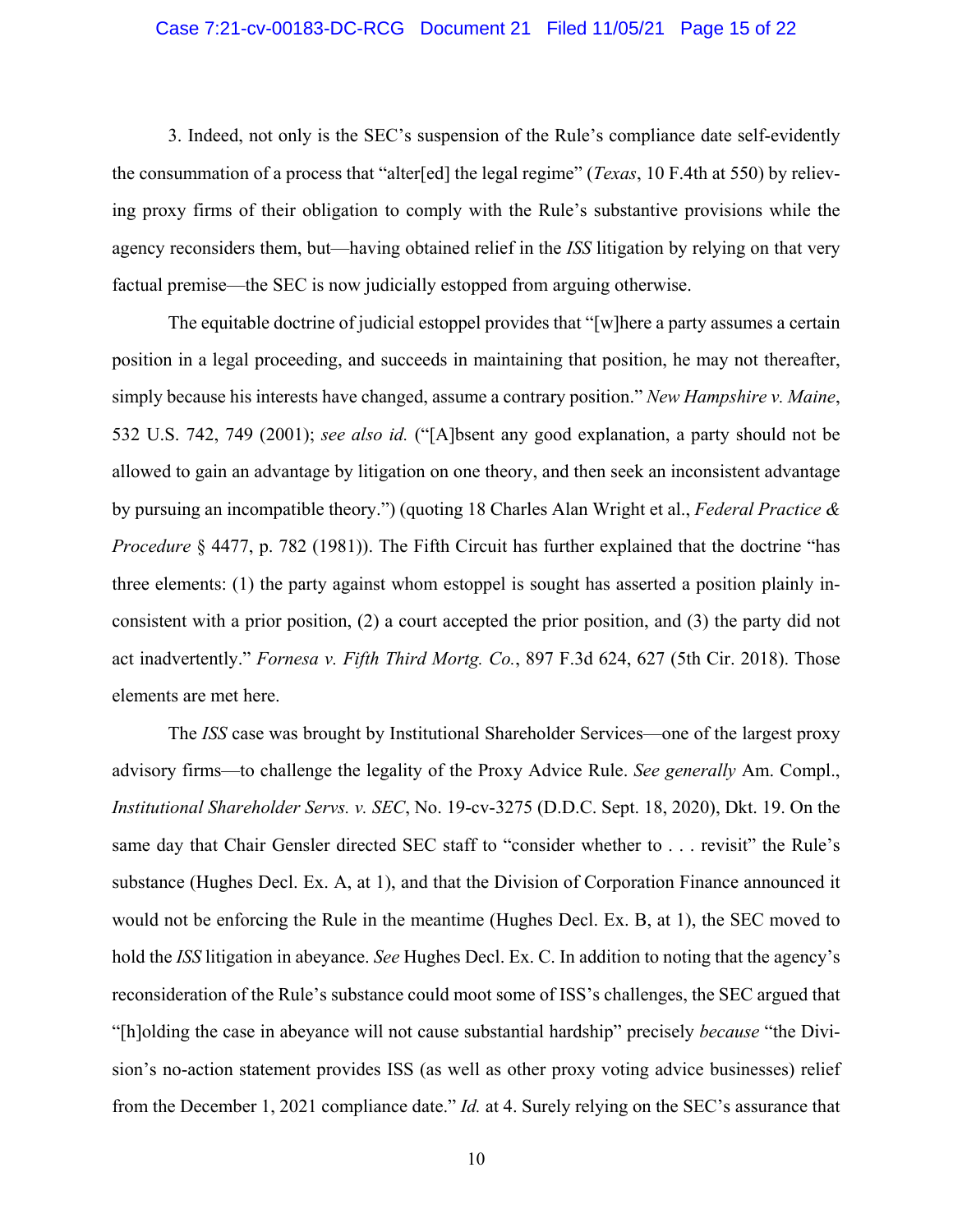#### Case 7:21-cv-00183-DC-RCG Document 21 Filed 11/05/21 Page 16 of 22

it would not need to comply with the Proxy Advice Rule in the meantime, ISS consented to the abeyance (*see id.*), and the court granted the SEC's motion (*ISS* Dkt. 56).<sup>3</sup>

The SEC thus obtained a stay of litigation from the *ISS* district court based at least in part on the factual proposition that its June 1 actions "provide[d] . . . relief from the December 1, 2021 compliance date" to both ISS and "other proxy voting advice businesses." Hughes Decl. Ex. C, at 4. Having successfully maintained that position in the *ISS* litigation—and thus "gain[ed the] advantage" of not having to defend the *ISS* case (*New Hampshire*, 532 U.S. at 749)—it will not now be heard to argue that its action does *not* "provide[] . . . proxy voting advice businesses[] relief" from having to comply with the Rule as of December 1. Hughes Decl. Ex. C, at 4; *see New Hampshire*, 532 U.S. at 749-751; *Fornesa*, 897 F.3d at 627-628. And with that proposition established, so too are the two prongs of the *Bennett* test for finality. Ultimately, the SEC's action here "is sufficiently final to warrant review." *Clean Air Council*, 862 F.3d at 7.

#### **B. The** *Heckler v. Chaney* **non-reviewability doctrine does not apply.**

Similarly, the SEC cannot avoid review of its action through the non-reviewability doctrine of *Heckler v. Chaney*, 470 U.S. 821 (1985). *See generally DHS v. Regents of Univ. of Cal.*, 140 S. Ct. 1891, 1905-1906 (2020) (discussing *Chaney*).

The starting point for any question of reviewability is that "[t]he APA creates a 'basic presumption of judicial review.'" *Texas*, 10 F.4th at 550 (quoting *Regents*, 140 S. Ct. at 1905). Thus, statutory exceptions to judicial review of agency action are read "quite narrowly." *Id.* One such limited exception is contained in 5 U.S.C.  $\S$  701(a)(2), which bars review where "agency action is committed to agency discretion by law," a category that is "confin[ed] to those rare 'administrative decisions traditionally left to agency discretion.'" *Regents*, 140 S. Ct. at 1905 (quoting *Lincoln v. Vigil*, 508 U.S. 182, 191 (1993)). "This limited category of unreviewable actions includes an agency's decision not to institute enforcement proceedings" in an individual case (*id.*),

 <sup>3</sup> Plaintiff NAM, having moved to intervene in the *ISS* litigation, filed a response to the government's motion, expressing its position that a unilateral pause of the compliance date by the SEC, without notice and comment, would be unlawful. *See ISS* Dkt. 54, at 2.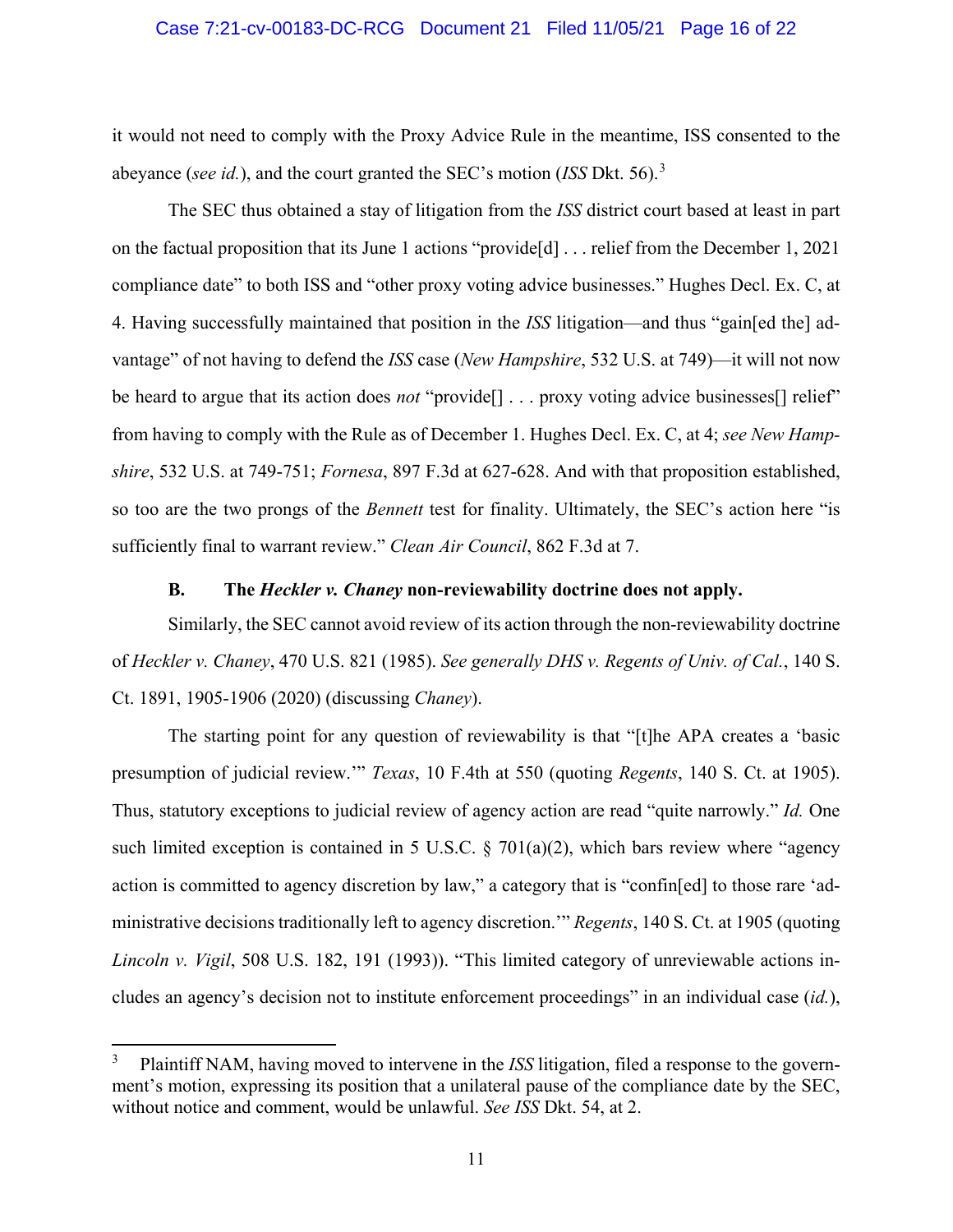#### Case 7:21-cv-00183-DC-RCG Document 21 Filed 11/05/21 Page 17 of 22

a principle attributed to the Supreme Court's decision in *Heckler v. Chaney*, 470 U.S. 821 (1985). By its own terms, that principle does not apply here.

First, *Chaney* itself "left open the possibility that an agency nonenforcement decision may be reviewed if 'the agency has consciously and expressly adopted a general policy that is so extreme as to amount to an abdication of its statutory responsibilities.'" *Citizens for Responsibility & Ethics in Wash. v. FEC*, 892 F.3d 434, 440 n.9 (D.C. Cir. 2018) (quoting *Chaney*, 470 U.S. at 833 n.4). And relatedly, the D.C. Circuit has repeatedly held that, while a "*single-shot* nonenforcement decision" is unreviewable under *Chaney*, "an agency's statement of a *general enforcement policy*" is subject to judicial review. *OSG Bulk Ships, Inc. v. United States*, 132 F.3d 808, 812 (D.C. Cir. 1998) (quoting *Crowley Caribbean Transp., Inc. v. Pena*, 37 F.3d 671, 676-77 (D.C. Cir. 1994)) (emphases added).

Courts have therefore found *Chaney* to be no bar to judicial review where an agency indefinitely delays compliance with a duly issued legal requirement. As one court recently explained, *Chaney* does not apply, and "an agency enforcement decision, including a refusal to take enforcement action, may be reviewed in court . . . if it amounts to a rule amendment or revocation." *Am. Acad. of Pediatrics v. FDA*, 379 F. Supp. 3d 461, 481 (D. Md. 2019) (rejecting the application of *Chaney* to FDA's decision unilaterally to extend the industry compliance date set out in a prior regulation); *see also Pub. Citizen Health Res. Grp. v. Acosta*, 363 F. Supp. 3d 1, 17-19 (D.D.C. 2018) (rejecting application of *Chaney* where the agency's informal statements made clear that it "did not simply exercise its discretion not to enforce the Rule, but suspended its reporting requirement entirely such that covered employers are not legally obligated to submit the forms, regardless of whether [the agency] decides to take action against them for not doing so").

Just so here: As the SEC has represented in court, its actions are more than passive nonenforcement; rather, they affirmatively "provide . . . proxy voting advice businesses[] *relief* from the December 1, 2021 compliance date." Hughes Decl. Ex. C, at 4 (emphasis added); *cf. Texas*, 10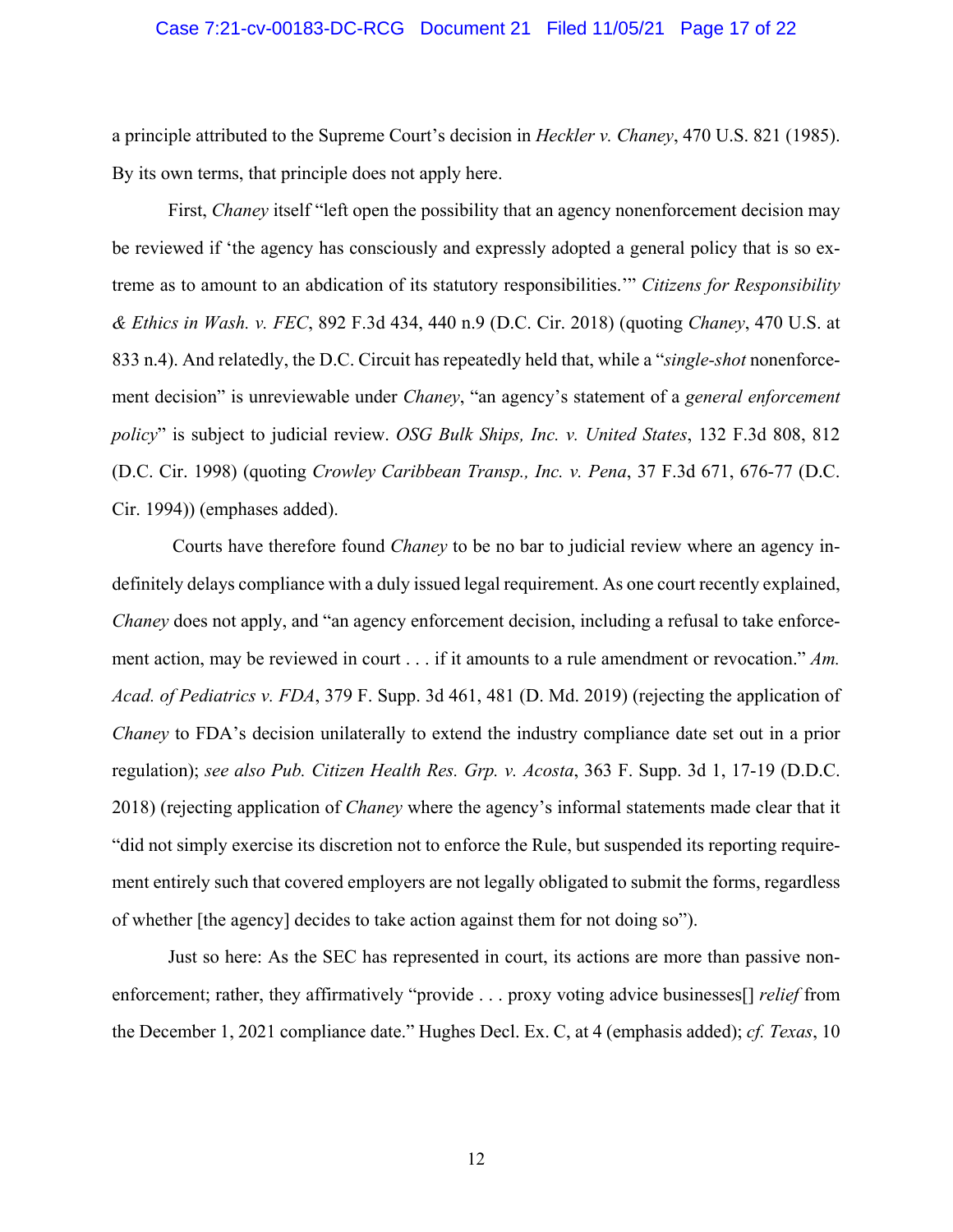#### Case 7:21-cv-00183-DC-RCG Document 21 Filed 11/05/21 Page 18 of 22

F. 4th at 552 ("[T]he termination of . . . a government program" cannot "be dismissed as mere 'non-enforcement'" for *Chaney* purposes).<sup>4</sup>

Indeed, that this action must be reviewable is only common sense: It is *not* "traditionally left to agency discretion" (*Regents*, 140 S. Ct. at 1905) to delay or effectively rescind duly promulgated regulations wholesale. While an agency may decide *in a particular case* whether to bring an enforcement action as a matter of its prosecutorial discretion, it may not simply announce to *all*  regulated entities that *no one* will be required to comply with the law, indefinitely. Were that the case, the well-settled principles that "'[a]n agency . . . may not alter [a legislative] rule without notice and comment,' nor does it have any inherent power to stay a final rule" (*Nat'l Venture Capital Ass'n*, 291 F. Supp. 3d at 15 (quotation marks omitted); *see* pages 6-8, *supra*) would be a dead letter. Thus, as the cases discussed above hold, *Chaney* is no bar to review where, as here, an agency effectively suspends compliance with a lawfully promulgated regulation—particularly when it does so unconditionally and for an indefinite timeframe. This lawsuit may therefore proceed.

#### **C. Plaintiffs have standing.**

Plaintiffs also enjoy Article III standing to bring this suit. "[T]he 'irreducible constitutional minimum' of standing consists of three elements[:] The plaintiff must have (1) suffered an injury in fact, (2) that is fairly traceable to the challenged conduct of the defendant, and (3) that is likely to be redressed by a favorable judicial decision." *Spokeo, Inc. v. Robins*, 578 U.S. 330, 338 (2016) (quoting *Lujan v. Defs. of Wildlife*, 504 U.S. 555, 560-561 (1992)). The harm need not have already

 <sup>4</sup> Notably, the agency's use of the *language* of enforcement discretion in its announcement does not insulate its action from review, if that action is *in fact* "tantamount to amending or revoking a rule." *Acosta*, 363 F. Supp. 3d at 18 (quoting *Clean Air Council*, 862 F.3d at 6) (rejecting argument that *Chaney* applies where suspension was phrased as "[the agency will] not enforce the July 1, 2019 deadline without further notice") (alteration incorporated); *accord Am. Acad. of Pediatrics*, 379 F. Supp. 3d at 493 (rejecting *Chaney* despite agency document's statement "that it is an exercise of 'enforcement discretion'"); *cf. Appalachian Power Co. v. EPA*, 208 F.3d 1015, 1022-1023 (D.C. Cir. 2000) (rejecting boilerplate disclaimer set out in an agency document as determinative of the "legal consequences" of that document).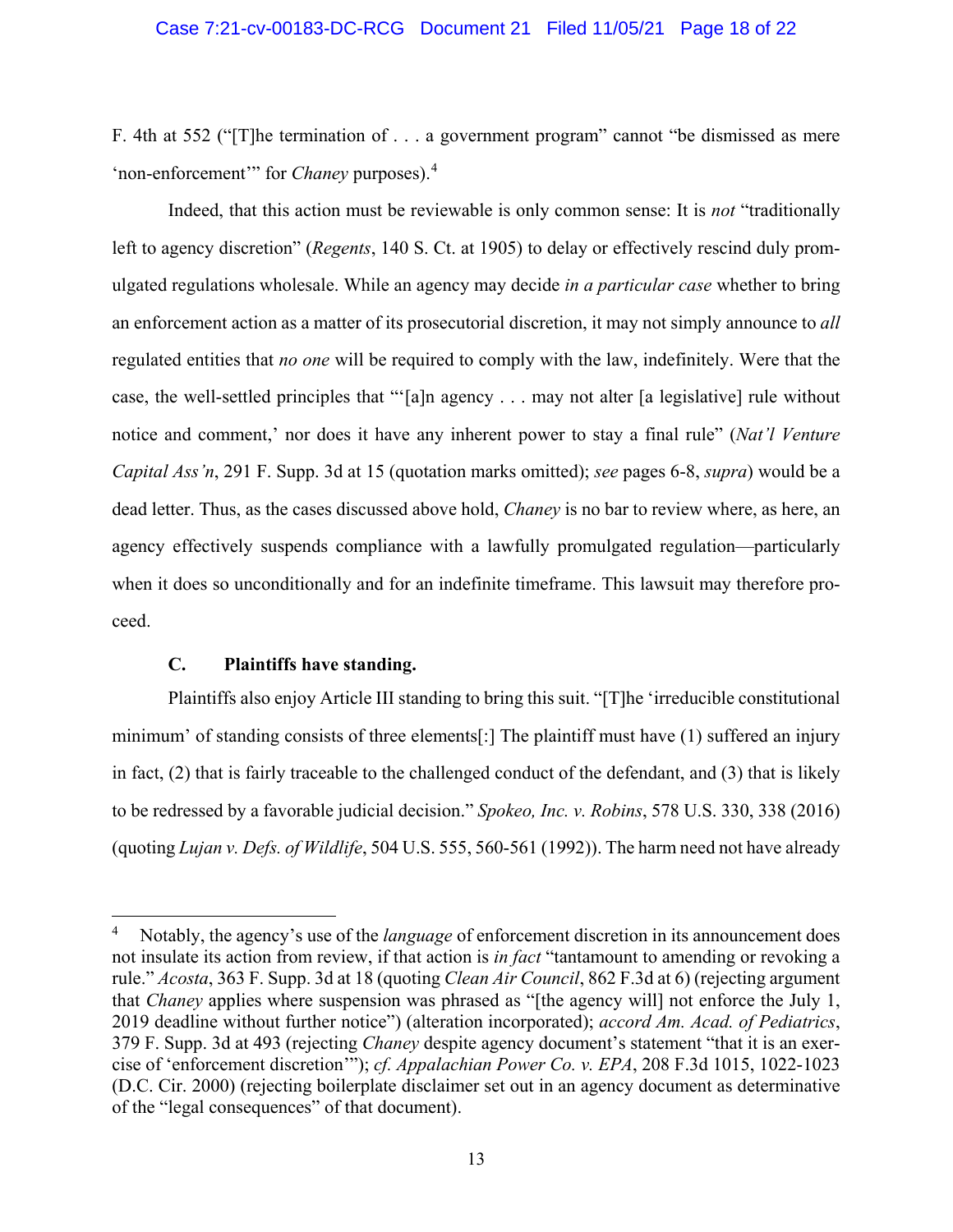#### Case 7:21-cv-00183-DC-RCG Document 21 Filed 11/05/21 Page 19 of 22

happened; it is sufficient that the threatened injury is "imminent"; that is, that there is "a 'substantial risk' that the injury will occur." *Stringer v. Whitley*, 942 F.3d 715, 721 (5th Cir. 2019) (quoting *Susan B. Anthony List v. Driehaus*, 573 U.S. 149, 158 (2014)).

Plaintiffs are injured by the SEC's suspension of the Proxy Advice Rule because the Rule would have prevented precisely the type of harm Plaintiffs have previously suffered at the hands of unregulated proxy advisory firms. For example, Plaintiff Natural Gas Services Group, Inc. (NGS) has repeatedly been forced to issue rebuttals to proxy firms' inaccurate and misleading reports on artificially compressed timeframes, necessitating both direct expenditures and diversion of NGS's resources—including significant time and effort of its top executives—away from running its business. Taylor Decl. ¶¶ 3-11; *see, e.g.*, *Tex. Democratic Party v. Benkiser*, 459 F.3d 582, 586 (5th Cir. 2006) ("[E]conomic injury is a quintessential injury upon which to base standing."); *TransUnion LLC v. Ramirez*, 141 S. Ct. 2190, 2204 (2021) ("If a defendant has caused . . . monetary injury to the plaintiff, the plaintiff has suffered a concrete injury in fact under Article III."); *N.A.A.C.P. v. City of Kyle*, 626 F.3d 233, 238 (5th Cir. 2010) ("[A]n organization may establish injury in fact by showing that it had diverted significant resources to counteract the defendant's conduct.").

These imminent harms—*i.e.*, similar monetary expenditures and diversion of resources in future proxy seasons, absent the Rule—are "fairly traceable to the challenged conduct of the defendant" in suspending the Rule (*Spokeo*, 578 U.S. at 338), for the straightforward reason that the Rule's provisions would ameliorate or eliminate them. For example, the Rule's provision requiring proxy firms to both provide their analysis to the registrant (that is, the company in question) "at or prior to the time when such advice is disseminated to" shareholders, and "provide [their] clients with a mechanism by which they can reasonably be expected to become aware" of any rebuttal statements by the registrant "in a timely manner" (17 C.F.R. § 240.14a-2(b)(9)(ii)(A)-(B)), would lessen the mad scramble that NGS currently must undertake to make its position known to shareholders in the wake of a misleading proxy firm analysis, thereby reducing the financial costs of that response. *See* Taylor Decl. ¶¶ 12-15.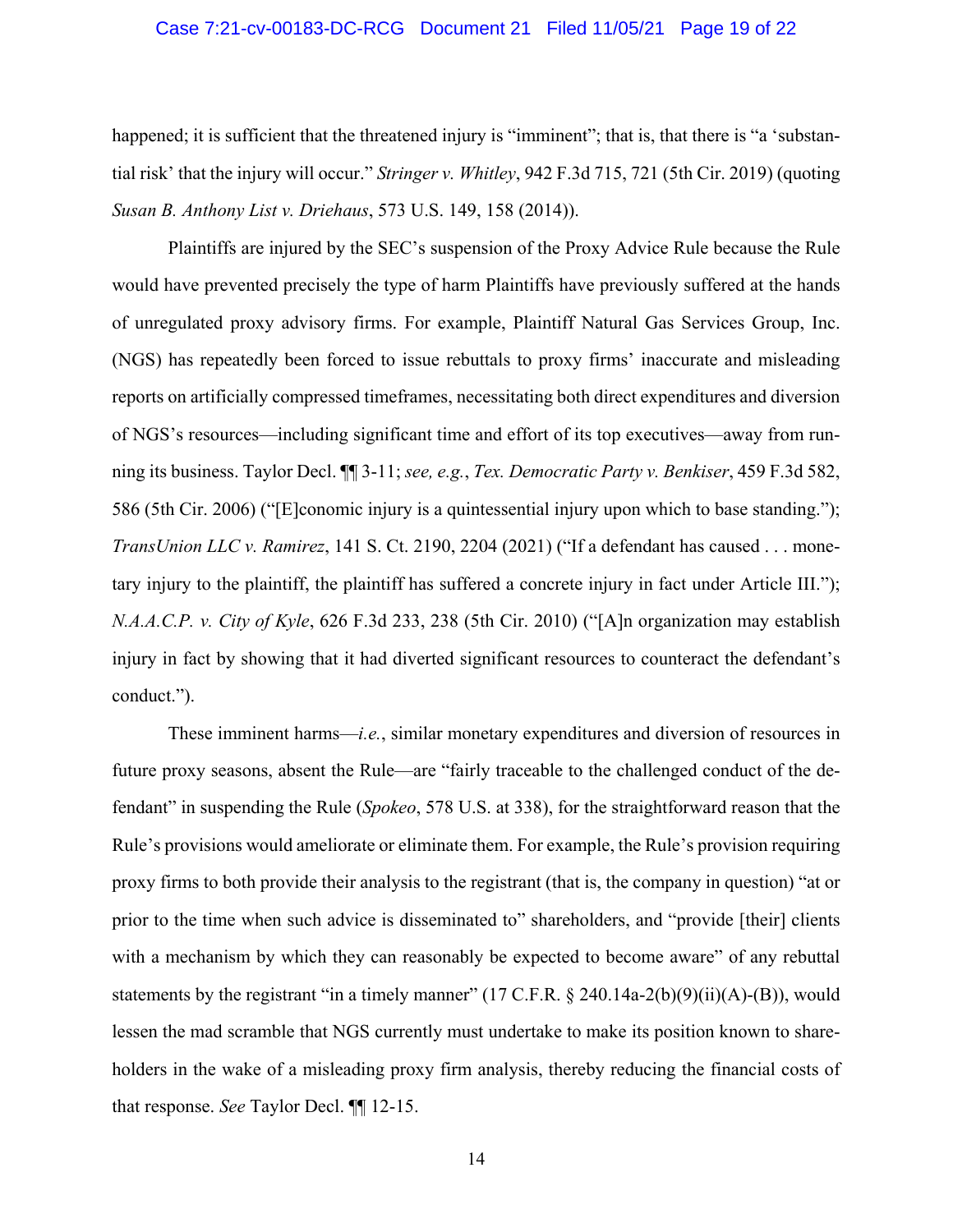#### Case 7:21-cv-00183-DC-RCG Document 21 Filed 11/05/21 Page 20 of 22

Finally, those imminent harms are "likely to be redressed by a favorable judicial decision." *Spokeo*, 578 U.S. at 338. That is, if and when the Court sets aside the SEC's unlawful suspension of the Proxy Advice Rule, no barriers will remain to the Rule's effectiveness, and proxy firms will be required to adhere to its requirements. Absent evidence to the contrary, the law presumes that the proxy firms will do so. *See, e.g.* 31A C.J.S. Evidence § 225 ("In general, every person has a right to presume that every other person will perform their duty and obey the law."); *Donlavey v. Smith*, 426 F.2d 800, 801 (5th Cir. 1970) ("[I]t is presumed that people will obey the law."); *United States v. Norton*, 97 U.S. 164, 168-169 (1877) ("It is a presumption of law that officials and citizens obey the law and do their duty; and although it cannot supply the place of proof of a substantive fact, he who disputes it must furnish the requisite evidence to overcome its effect."). And with the Rule's protections in place, the monetary injury to Plaintiffs will be diminished just as the Rule itself intends.

In sum, Plaintiff NGS is a publicly traded company, and it has suffered the very sort of harms that the SEC sought to ameliorate in promulgating the Proxy Advice Rule. NGS thus undoubtedly has standing to challenge SEC's unlawful suspension of that Rule.

The NAM also has standing. "[A]n association has standing to bring suit on behalf of its members when: (a) its members would otherwise have standing to sue in their own right; (b) the interests it seeks to protect are germane to the organization's purpose; and (c) neither the claim asserted nor the relief requested requires the participation of individual members in the lawsuit." *Ass'n of Am. Physicians & Surgeons, Inc. v. Tex. Med. Bd.*, 627 F.3d 547, 550 (5th Cir. 2010) (quoting *Hunt v. Wash. State Apple Advertising Comm'n*, 432 U.S. 333, 343 (1977)). Here, the NAM's members would have standing to sue in their own right, because they have likewise suffered harms due to proxy advisory firms' opaque methodologies, undisclosed conflicts of interest, and misleading recommendations. For example, they possess injuries similar to those asserted by Plaintiff NGS, as they have frequently been forced to divert their resources to rebutting misleading proxy advice in a manner that would be alleviated by the Rule if it were to become effective. Netram Decl.  $\P$  9-10 & n.2. The second prong of the associational standing test is also met, as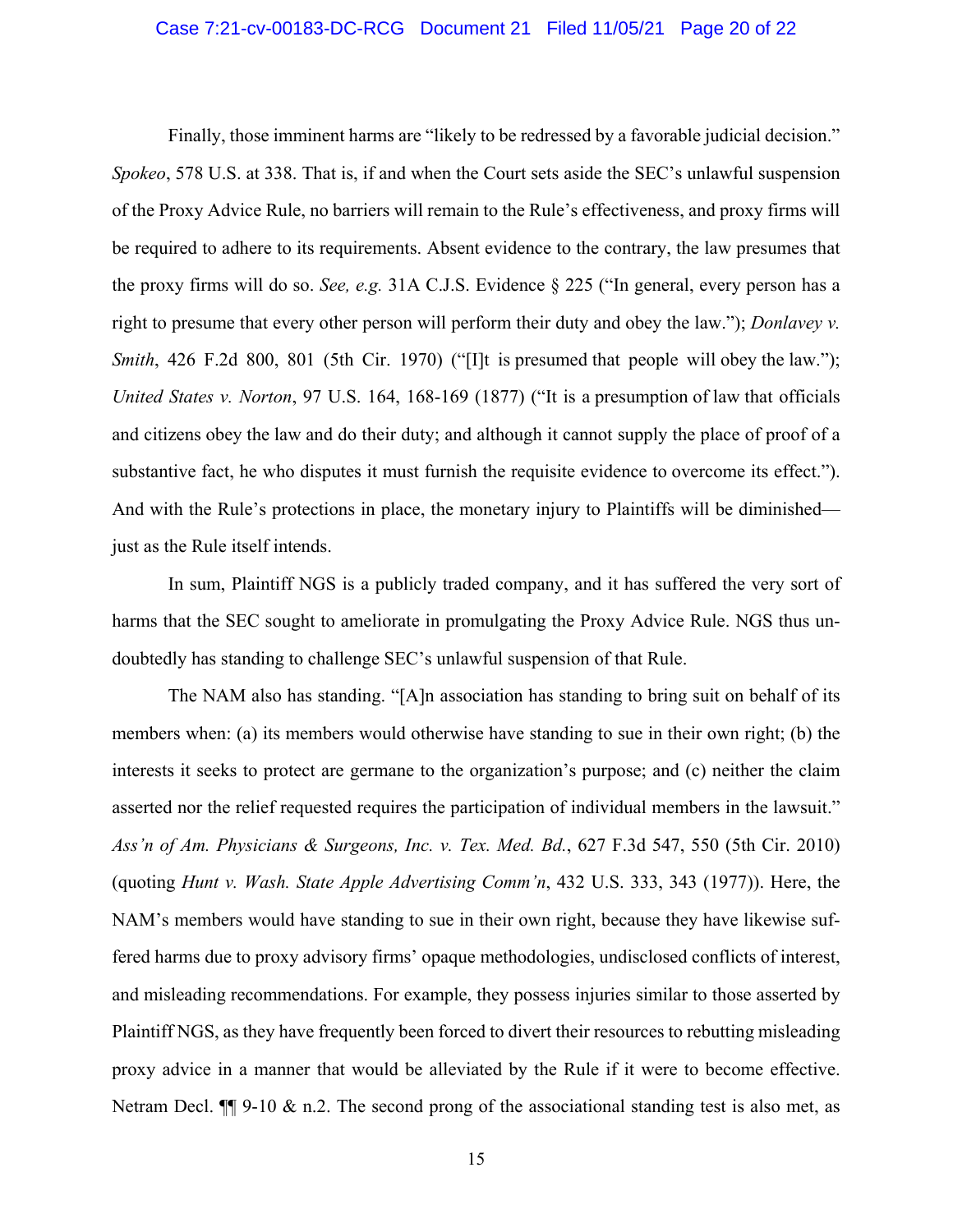#### Case 7:21-cv-00183-DC-RCG Document 21 Filed 11/05/21 Page 21 of 22

strengthening and protecting the governance mechanisms of its corporate members is germane to the NAM's purpose. *Id.* ¶¶ 2-5; *see also Ass'n of Am. Physicians*, 627 F.3d at 550 n.2 ("[T]he germaneness requirement is 'undemanding' and requires 'mere pertinence' between the litigation at issue and the organization's purpose."). And as to the third element, this litigation does not require the participation of individual NAM members.

Both the NAM and NGS, accordingly, possess Article III standing to bring this case and set aside the SEC's unlawful suspension of the Proxy Advice Rule.

#### **III. TIME IS OF THE ESSENCE IN RESOLVING THIS DISPUTE.**

Finally, Plaintiffs respectfully request that the Court act expeditiously in resolving this matter. As noted above, the Proxy Advice Rule gave proxy firms until December 1, 2021—fifteen months after the final Rule was promulgated—to comply with its disclosure and procedural requirements. Proxy Advice Rule, 85 Fed. Reg. at 55,122. As the Rule itself explained, this particular date was chosen "to sufficiently precede the typical commencement of the proxy season for 2022"—which "typically occurs during the spring each year"—"so as to minimize disruption to the normal functioning of the proxy system." *Id.*

The issues posed by this litigation are purely legal, and thus Plaintiffs have moved promptly for summary judgment. Plaintiffs respectfully request that the Court resolve this motion sufficiently in advance of the Spring 2022 proxy season as to permit compliance by proxy firms, thereby achieving the beneficial policy outcomes the Rule was designed to elicit.

#### **CONCLUSION**

For the foregoing reasons, the Court should grant summary judgment in favor of Plaintiffs, and set aside the SEC's suspension of the Rule's compliance date.